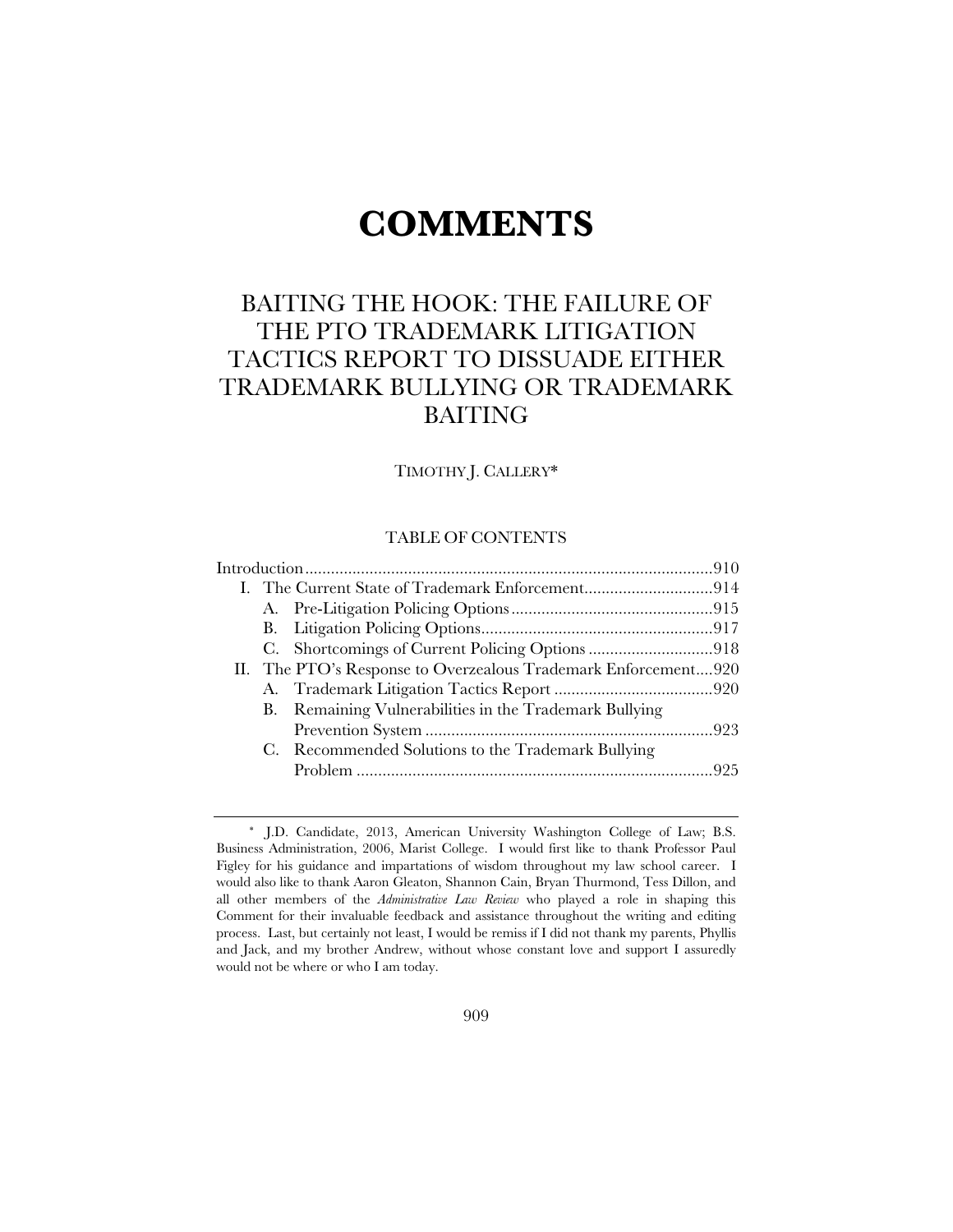910 *ADMINISTRATIVE LAW REVIEW* [64:4

|  |  | B. Current Preventative Measures and Remedies Regarding  |  |  |
|--|--|----------------------------------------------------------|--|--|
|  |  |                                                          |  |  |
|  |  |                                                          |  |  |
|  |  | D. The Potential for the PTO Bullying Recommendations to |  |  |
|  |  | Exacerbate the Prevalence of Trademark Baiting933        |  |  |
|  |  | E. Recommendations to Eliminate Trademark Baiting933     |  |  |
|  |  |                                                          |  |  |
|  |  |                                                          |  |  |

#### **INTRODUCTION**

Trademark law, like much of the common law of property, affords mark owners the ability to exclude any and all others from using their established marks in commerce.1 This right is not absolute, however. To maintain the protections afforded their trademarks, owners must take reasonable measures to prevent other firms from adopting identical or confusingly similar marks.2 This duty to police one's mark has always been inherent in the Lanham Act,3 but as trademarks have become increasingly valuable and important to the growth of the owners' businesses, this duty has provided firms with an opportunity to exploit their rights for financial benefit.

While active and diligent policing has not only been accepted, but encouraged, by courts,<sup>4</sup> the importance of trademarks, along with the dire ramifications of losing exclusive use of those marks, has led some firms to overzealously police their marks.<sup>5</sup> Reasoning that this overly thorough

 <sup>1.</sup> *See* The Trade-Mark Cases, 100 U.S. 82, 92 (1879) (affirming that trademark ownership conveys a property right on the owner and that this proposition is "so well understood as to require neither the citation of authorities nor an elaborate argument").

 <sup>2.</sup> *See* Wallpaper Mfrs., Ltd. v. Crown Wallcovering Corp., 680 F.2d 755, 766 (C.C.P.A. 1982) (agreeing that while firms must assure the distinctiveness of their marks by engaging in active policing, "an owner is not required to act immediately against every possibly infringing use to avoid a holding of abandonment").

 <sup>3.</sup> *Cf.* 15 U.S.C. § 1115(b)(2) (2006) (listing owner abandonment of the mark as a valid defense to a claim of infringement); *id.* § 1127 (explaining that a mark is "abandoned" when "any course of conduct of the owner, including acts of omission . . . causes the mark to . . . lose its significance as a mark").

 <sup>4.</sup> *See Wallpaper Mfrs., Ltd.*, 680 F.2d at 766 ("Without question, distinctiveness can be lost by failing to take action against infringers.").

 <sup>5.</sup> *See, e.g.*, Gene DellaSala, *Monster Cable Shifts Back Into Lawsuit Gear Against Monster Transmission*, AUDIOHOLICS (July 24, 2009), http://www.audioholics.com/news/industrynews/monster-cable (highlighting Monster Cable's reputation for filing infringement suits against numerous companies using the word "Monster" in either the name of their company or their products); *see also* Ranking of the Biggest Bullies of 2011, TRADEMARKIA,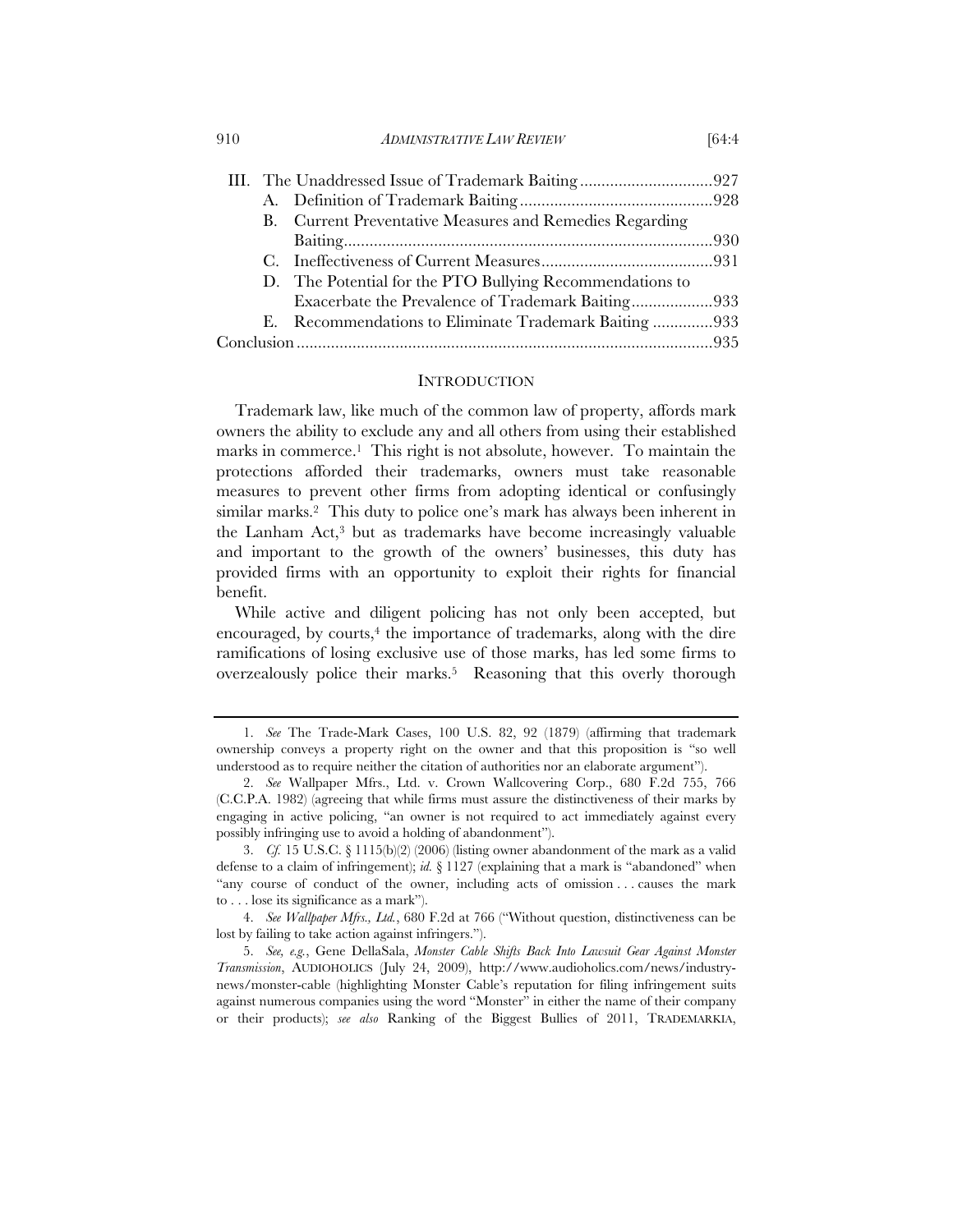policing is essentially an overstepping of the bounds set by the Lanham Act,<sup>6</sup> firms accused of infringement have begun claiming that they are actually being bullied—forced by larger, more powerful firms into relinquishing control of a non-infringing mark.7 This issue is compounded by the inability of many firms to engage in litigation to protect their right to the mark due to the financial and temporal costs of doing so.8

This apparent uneven playing field has led numerous small business owners, practitioners, and academics to call for legislative and regulatory measures to aid bullied businesses in defense of their legitimate, unique marks.9 Advocates have also promoted the use of non-traditional, nonjudicial measures of resistance to provide a means of protection for small business owners unable to afford an adequate legal defense. One such technique—shaming—recommends that firms turn to the court of public opinion rather than a court of law or equity in order to defend their right to continued use of their marks.10 By calling the public's attention to their situation using traditional and social media, firms that feel they are being bullied can make their case without incurring the expenses of litigating the issue in court.11

http://www.trademarkia.com/opposition/opposition-brand.aspx (last visited Nov. 30, 2012) (indicating that, based on the number of registration oppositions filed, Kellogg, The Lance Armstrong Foundation, and Apple were the three largest trademark bullies in 2011).

 <sup>6.</sup> *See* Kenneth L. Port, *Trademark Extortion: The End of Trademark Law*, 65 WASH. & LEE L. REV. 585, 587–89 (2008) (arguing that while policing competing uses of protected marks is necessary, some firms today "are using this course of conduct to expand their trademark rights, not just to object to truly objectionable uses").

 <sup>7.</sup> *See* Leah Chan Grinvald, *Shaming Trademark Bullies*, 2011 WIS. L. REV. 625, 641–42 ("Trademark owners are incentivized by the developments in trademark law to obtain expanded trademark rights and to keep these rights through aggressive policing. However, some trademark owners cross the line from aggressive, but reasonable, trademark enforcement to abusive trademark enforcement.").

 <sup>8.</sup> *See id.* at 654–57 (outlining the reasons many small companies are unable to engage in infringement litigation).

 <sup>9.</sup> *See, e.g.*, Cynthia Bunting, *Is Your Small Business Being 'Trademark Bullied'?*, BUS. NEWS DAILY (Mar. 31, 2011, 8:59 AM), http://www.businessnewsdaily.com/813-trademarkenforcement-bullying.html (providing the opinion of patent attorney Raj Abhyanker that the PTO should do more to mitigate the threat posed by trademark bullies); *see also* Lara Pearson, *IP Heavyweights Weigh in on Brand Bullying*, BRANDGEEK (Feb. 15, 2011), http://brandgeek.net/2011/02/15/ip-heavyweights-weigh-in-on-brand-bullying/

<sup>(</sup>expressing disagreement with the opinions of two organizations of intellectual property attorneys that believe the current legislative and regulatory framework of trademark law provides sufficient protections against bullying).

 <sup>10.</sup> *See generally* Grinvald, *supra* note 7, at 688 (promoting the use of shaming to defend against trademark bullying rather than engaging in litigation that could cripple or bankrupt many businesses).

 <sup>11.</sup> *See id*. at 677–79 (asserting that shaming "provides an effective alternative to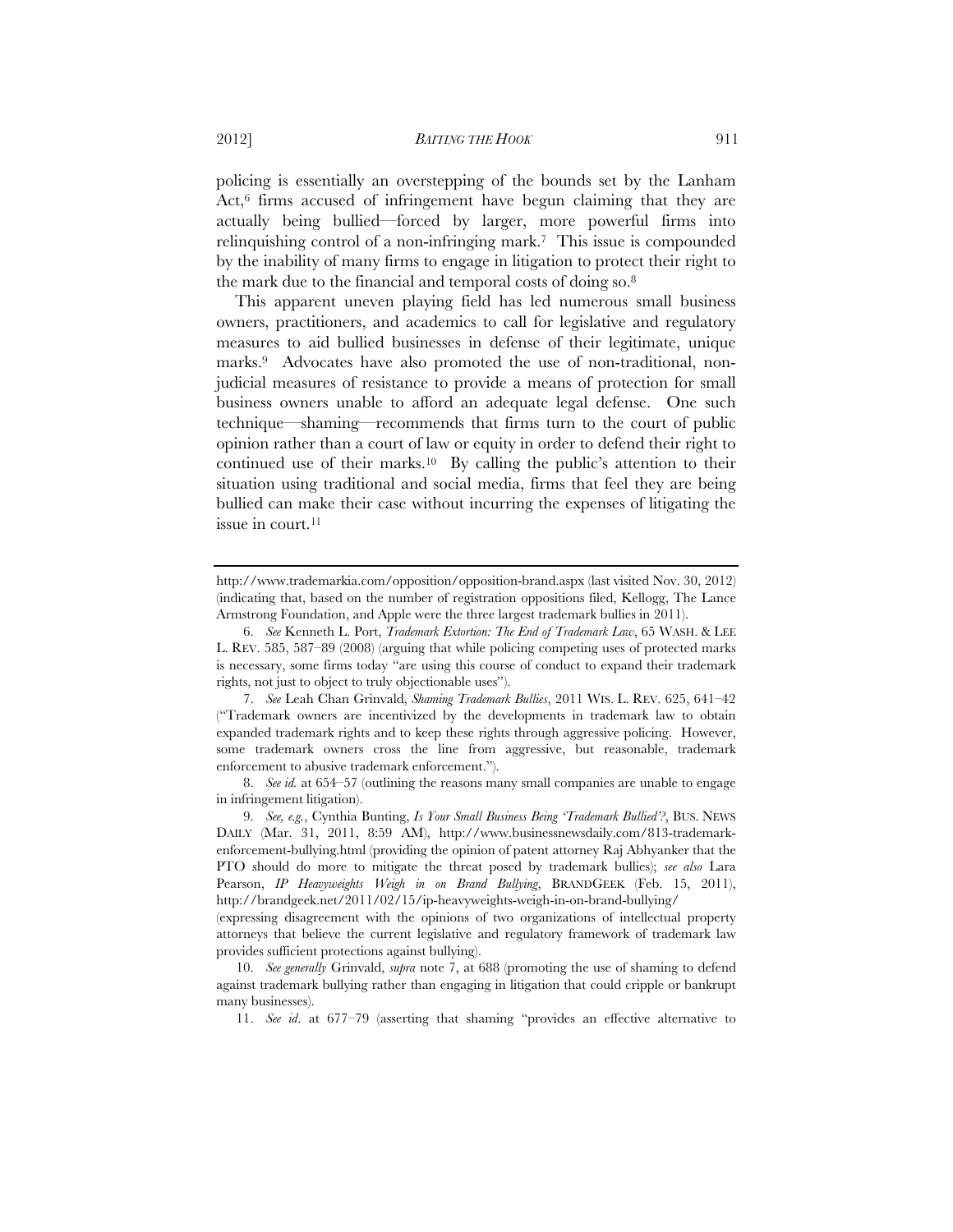However, while measures aimed to help small businesses protect themselves against potential trademark bullies can be beneficial in many cases,12 the increased availability and acceptance of these measures may actually serve to encourage small firms to purposely adopt trademarks similar to those of large companies.<sup>13</sup> Calling these powerful firms to task in the court of public opinion often increases these small firms' publicity and exposure, and in turn increases their revenues, even when the larger firm has a legitimate infringement or dilution claim.14 As such, ambitious startups are presented with an opportunity to bait large, established firms into sending cease-and-desist letters and threatening litigation, which the startup can then exploit by claiming it is being bullied.15 Once this publicity is garnered, the small firm can quietly enter into a settlement with the competitor and relinquish control of its infringing mark. By then, however, the damage is done. The small firm has gained the exposure it sought, and the reputation of its blameless accuser has likely been damaged as well.

In response to constituents' complaints of falling victim to trademark bullying, Congress introduced, and President Obama signed into law, the Trademark Technical and Conforming Amendment Act of 2010.16 Section 4 of this Act required the Department of Commerce (DOC), in conjunction with the Intellectual Property Enforcement Coordinator, to conduct a study on the prevalence of the use of "abusive trademark enforcement tactics"17 against small businesses in the United States.18 The

 13. *See, e.g.*, Steve Baird, *Putting the Shoe on the Other Tootsie*, DUETSBLOG (Nov. 21, 2011), http://www.duetsblog.com/2011/11/articles/dilution/putting-the-shoe-on-the-other-

tootsie/ (applauding Tootsie Roll Industries' decision to file an infringement and dilution suit against the makers of Footzyrolls foldable shoes).

litigation for small businesses and individuals to defend themselves . . . [and] has the potential to solicit potential providers of low-cost legal assistance").

 <sup>12.</sup> *See, e.g.*, Jess Bidgood, *Chicken Chain Says Stop, But T-Shirt Maker Balks*, N.Y. TIMES, Dec. 5, 2011, at A12 (discussing a Vermont T-shirt artist's struggle against claims of infringement by Chick-fil-A); Mike Masnick, *Monster Cable Caves Again, with Oddly Worded Apology*, TECHDIRT (Jan. 7, 2009, 6:33 AM), http://www.techdirt.com/articles/20090106/ 1546523298.shtml (highlighting Monster Mini Golf's success in convincing Monster Cable to drop the infringement suit it filed).

 <sup>14.</sup> *See id.* (reasoning that the media attention focused on the issue has made the practice of baiting more practical, despite the fact that competent trademark attorneys normally caution against it).

 <sup>15.</sup> *See, e.g.*, *id.*

 <sup>16.</sup> Trademark Technical and Conforming Amendment Act of 2010, Pub. L. No. 111-146, 124 Stat. 66, 66–70 (2010).

 <sup>17.</sup> DEP'T OF COMMERCE, REPORT TO CONGRESS, TRADEMARK LITIGATION TACTICS & FEDERAL GOVERNMENT SERVICES TO PROTECT TRADEMARKS & PREVENT COUNTERFEITING 1 (Apr. 2011) [hereinafter TACTICS REPORT].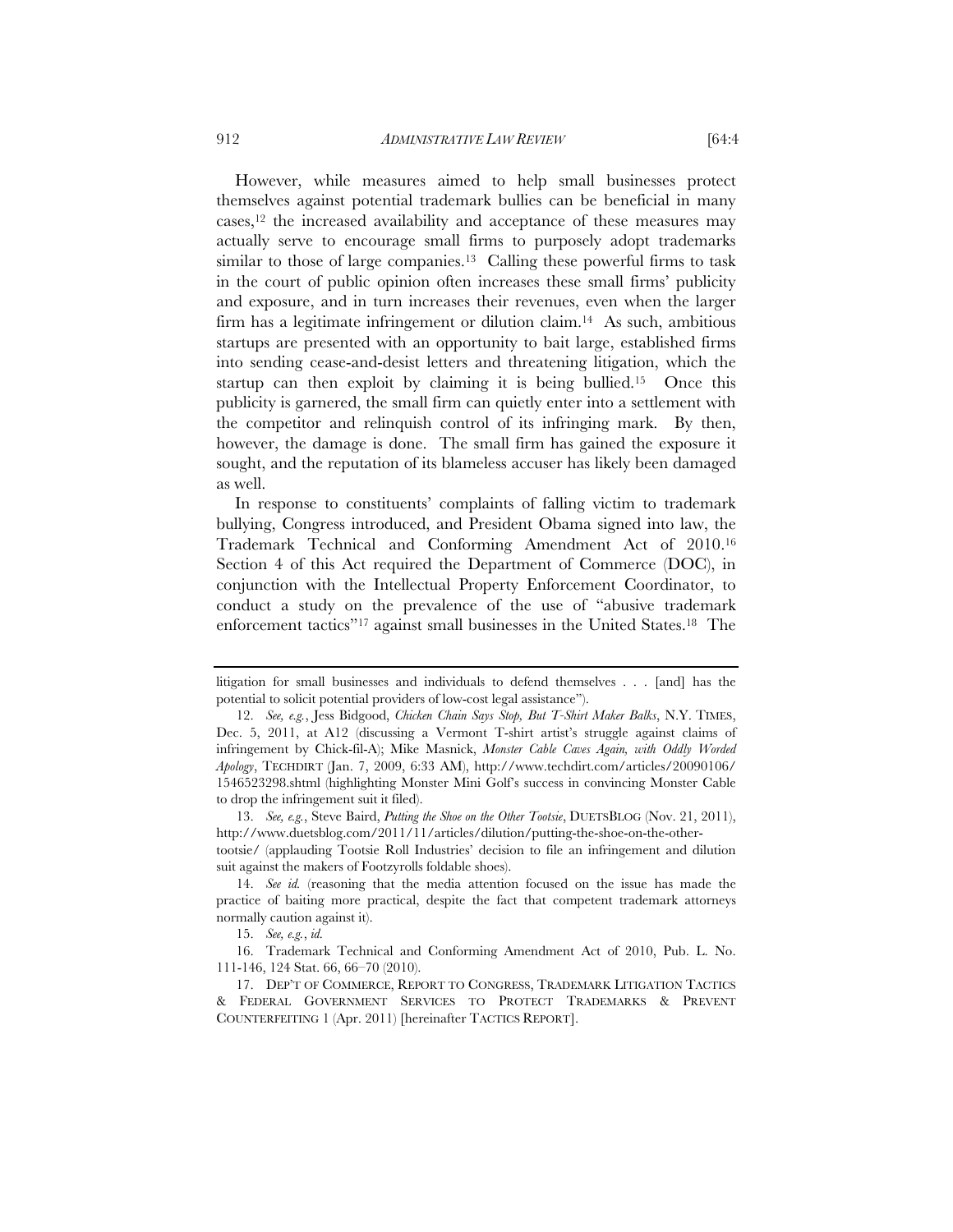DOC was further instructed to report back to Congress within one year with the results of that study and with any recommendations for remedies it thought necessary to rectify the problem.19 Neither the Act nor the resulting report addresses the issue of trademark baiting.

The DOC delegated responsibility for this report to its agency, the United States Patent and Trademark Office (PTO).20 The PTO, after months of reaching out to small business owners and inviting comments from business owners, practitioners, and other interested parties, submitted its report to Congress in April 2011.21 In the report, the PTO summarized the various responses it received and the remedies the commenting parties proposed.22 Ultimately, however, the report concluded that trademark bullying was not a serious enough problem to warrant increased regulation or oversight.23

The PTO nevertheless recommended three measures it believed would both prevent bullying and better prepare small business owners to respond to a bully should they encounter one. First, the PTO sought to better protect small business owners by recommending increased efforts to entice private sector attorneys to offer free or low-cost legal assistance to business owners facing potential infringement claims.24 Second, the PTO recommended improved resources to encourage small business owners to become better acquainted with trademark rights and enforcement options.25 Finally, the PTO sought to prevent larger firms from engaging in overly aggressive trademark protection by recommending that these firms' attorneys participate in continuing legal education (CLE) programs geared toward increasing their understanding of the requirements for maintaining established trademark rights and of proper policing and protection techniques.26

These proposals, however, do not appear to provide much comfort to those firms faced with trademark bullies. Due to the expense of prolonged litigation, and because there now seems to be less hope of a viable legislative or regulatory fix on the horizon, it seems possible that the use of

 <sup>18.</sup> Trademark Technical and Conforming Amendment Act of 2010 § 4.

 <sup>19.</sup> *Id.* 

 <sup>20.</sup> *See* TACTICS REPORT, *supra* note 17, at 1.

 <sup>21.</sup> *Id.*

 <sup>22.</sup> *Id.* at 18–22.

 <sup>23.</sup> *Id.* at 1 ("Ultimately . . . such tactics may best be addressed by the existing safeguards in the litigation system in the U.S. and by private sector outreach, support, and education relating to these issues.").

 <sup>24.</sup> *Id.* 

 <sup>25.</sup> *Id.* 

 <sup>26.</sup> *Id.* at 1–2.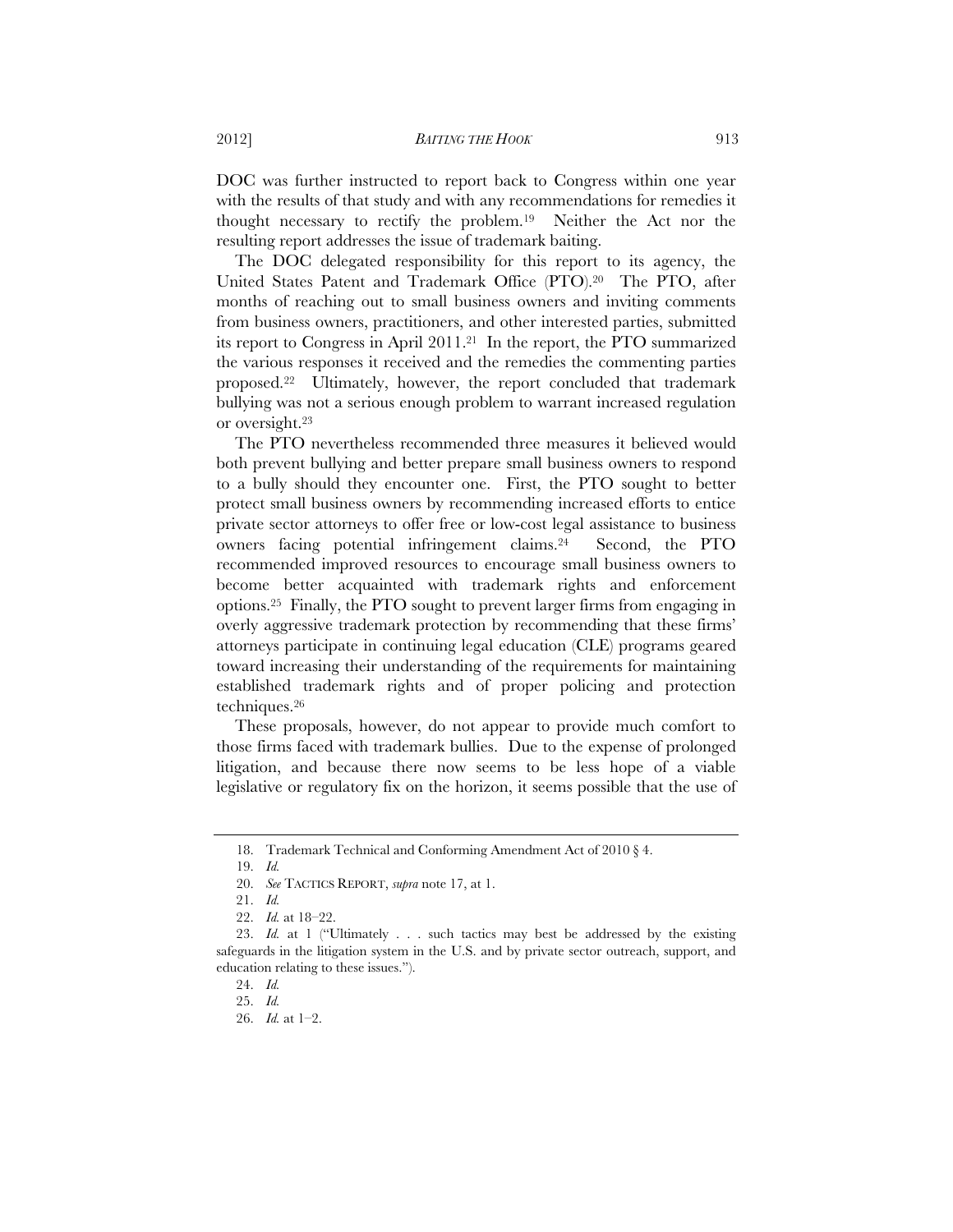non-judicial measures such as shaming could be poised to spread. Furthermore, as noted above, neither Congress nor the PTO seems to have even mentioned the issue of trademark baiting.

To that end, this Comment will argue that the recommendations set forth in the PTO's 2011 Trademark Litigation Tactics Report not only fail to adequately remedy the problem of trademark bullying, but, just as significantly, they do nothing to prevent trademark baiting by small firms against more powerful competitors and may even serve to intensify this issue. Part I outlines the options currently available to firms seeking to prevent trademark infringement and highlighting the loopholes, including both bullying and baiting, that these options leave open. Part II will address the PTO's 2011 Report on Trademark Litigation Tactics and its effect on bullying, highlight the problems that remain, and propose solutions for these lingering issues. Part III will more thoroughly discuss the issue of trademark baiting, the safeguards that are currently in place to prevent such baiting by smaller firms, the ineffectiveness and insufficiency of these current measures to discourage baiting, the potential baitingrelated dangers created by the PTO's proposed anti-bullying measures, and proposals for remedies that the PTO can work to establish to stem the tide of trademark baiting.

### I. THE CURRENT STATE OF TRADEMARK ENFORCEMENT

With hundreds of thousands of trademarks being registered with the PTO every year,<sup>27</sup> and countless more gaining common law protection through use in commerce,<sup>28</sup> it is virtually unavoidable that cases of mark infringement and dilution will arise. Because owners have a duty to police others' use of these protected marks,<sup>29</sup> when these cases do arise, owners must stop the infringing or dilutive use in order to avoid losing their exclusive right in the mark.<sup>30</sup> This Part will begin by outlining the options

 <sup>27.</sup> U.S. PATENT & TRADEMARK OFFICE, 2010 PERFORMANCE AND ACCOUNTABILITY REPORT 142 (2010) (demonstrating that, including both new registrations and renewals of existing registrations, the Patent and Trademark Office (PTO) has approved more than 100,000 registrations each year since 1997).

 <sup>28.</sup> *See* Hanover Star Milling Co. v. Metcalf, 240 U.S. 403, 416 (1916) (affirming that common law trademark protection "'extends to every market where the trader's goods have become known and identified by his use of the mark'" (quoting Hanover Star Milling Co. v. Allen & Wheeler Co., 208 F. 513, 519 (7th Cir. 1913))).

 <sup>29.</sup> *See* Wallpaper Mfrs., Ltd. v. Crown Wallcovering Corp., 680 F.2d 755, 766 (C.C.P.A. 1982) (asserting that failure to police infringing uses of a firm's mark can cause it to lose its distinctiveness and status as a clear source identifier).

 <sup>30.</sup> *But see id.* (cautioning that while a mark owner does have a duty to protect against others' use of the protected mark, "an owner is not required to act immediately against every possibly infringing use to avoid a holding of abandonment").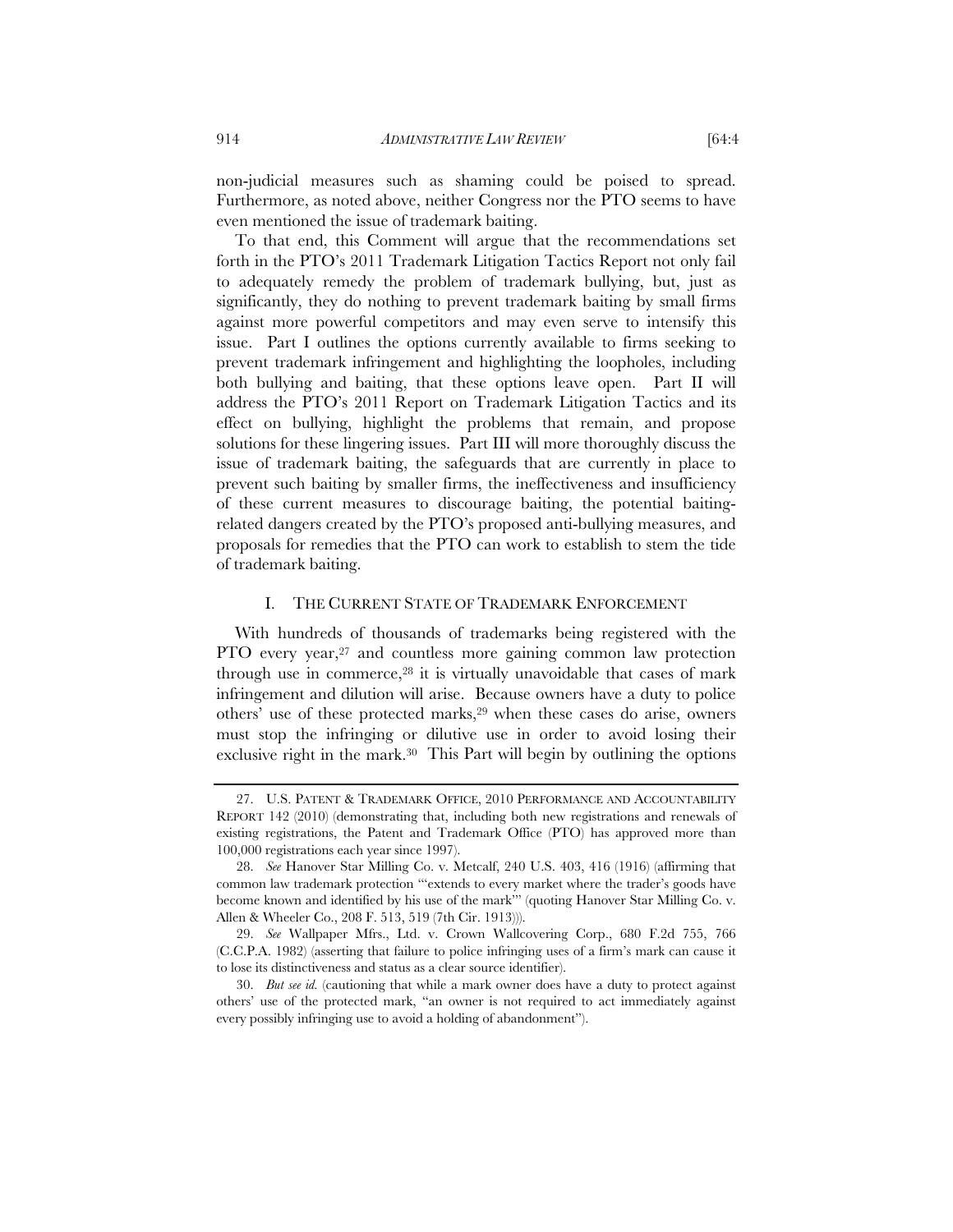available to mark owners to assist them in this policing process and will then describe these options' shortcomings, as applied today.

# *A. Pre-Litigation Policing Options*

Often the first step that firms take in policing marks they believe are being infringed or diluted is to send the offending firm a cease-and-desist letter. These letters, which can take a number of forms,<sup>31</sup> alert the accused infringer to its improper use of the protected mark and demand one or more measures the mark owner believes are necessary to end the infringement and remedy the damage caused by the improper use of the mark.32 The mark owner then generally allows the firm a period in which to comply with its demands and threatens litigation should the firm refuse or fail to do so.33

Due to a number of factors, these letters are often all that is necessary to end and remedy the infringing or dilutive use of the protected mark. First, many parties—especially small business owners—are unaware that they are infringing another's mark.34 In many of these cases, once a mistake is

 <sup>31.</sup> While there is no standard form to which these letters must adhere, many law firms and organizations have offered examples and templates that drafters can follow. *See, e.g.*, LAW OFFICE OF BAMBI FAIVRE WALTERS, PC, *Example Trademark Cease & Desist Letter*, http://www.patent-trademark-law.com/trademarks/trademark-infringement-dilution/

trademark-cease-desist-letter/ (last visited Nov. 30, 2012) (depicting a cease-and-desist letter sent from Tiffany & Co. to Digg, Inc.); Charles Runyan, *Sample Cease & Desist Letter to Send to a Domain Name Owner Whose Domain Name Is Infringing on a Trademark*, KEYTLAW, http://keytlaw.com/urls/c&d.htm (last visited Nov. 30, 2012) (providing a sample ceaseand-desist letter for domain name infringement).

 <sup>32.</sup> *See, e.g.*, Grinvald, *supra* note 7, at 628–29 (highlighting that firms may also demand compensation for attorney's fees in the text of cease-and-desist letters); Letter from Fox Rothschild, LLP on behalf of Spin Media, LLC, to Twitter user @spin (May 20, 2011), *available at* http://www.chillingeffects.org/trademark/notice.cgi?NoticeID=85729 (demanding cessation of the use of the Twitter handle @spin within eleven days of the drafting of the letter and threatening "to take whatever additional steps are necessary to protect [Spin Magazine's] trademark and URL rights" if the recipient should fail to comply).

 <sup>33.</sup> As with the form of the letter, there is no standard amount of time that firms need offer the accused infringer to comply with the terms of the letter. *Compare* Letter from Fox Rothschild, *supra* note 32 (affording @spin eleven days to comply), *and* Letter from Shiseido Corp. to unnamed recipient (Aug. 3, 2010), *available at* http://www.chillingeffects.org/ trademark/notice.cgi?NoticeID=154920 (requiring confirmation of compliance within nine days of the drafting of the letter), *with* Letter from P. Christopher Music to unnamed recipient (Dec. 21, 2011), *available at* http://www.chillingeffects.org/trademark/ notice.cgi?NoticeID=195088 (permitting twenty-six days for the website owner to remove all references to the infringed trademark).

 <sup>34.</sup> Most small business owners have little, if any legal training. In fact, the majority of self-employed individuals have undertaken no graduate education and only a small percentage have received a professional degree. *See* Chad Moutray, *Baccalaureate Education*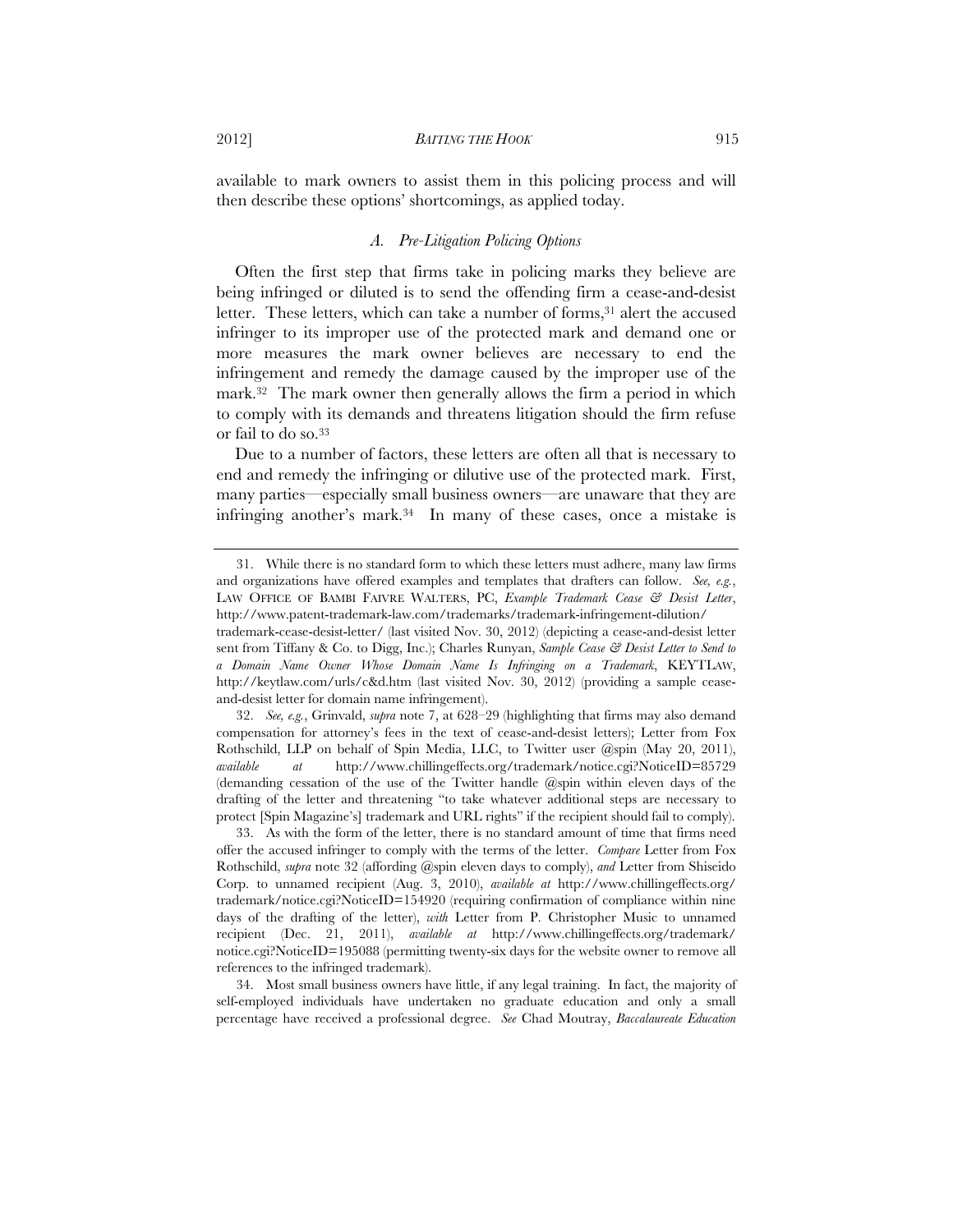brought to an infringer's attention, the party is willing to relinquish the mark without contest.35 Alternatively, firms may feel that they have no choice but to comply with the letter's demands, whether or not they are actually willing to admit that they are improperly using the mark.36 As will be discussed in more detail below, business owners lacking formal legal training may be unable to discern legitimate claims from baseless threats and may be unaware of possible protections and options available to them should they refuse to concede.37

In cases where the infringing firm is unwilling to fully comply with the demands of the cease-and-desist letter but is nonetheless open to resolving the issue without litigation, firms may work to enter into a settlement agreement with the aggrieved firm.<sup>38</sup> While these agreements do often require legal assistance, the cost is generally far less than litigation and they resolve the matter much more quickly.<sup>39</sup> Further, settlement agreements generally provide the added benefit of being confidential.40 This confidentiality can save the infringing firm the embarrassment of a prolonged lawsuit and allows it to control the public relations and marketing ramifications of switching to a new mark.<sup>41</sup>

 36. *See id.* at 628–29 (explaining that the recipients of these letters are often intimidated since the letters are generally sent from the accuser's attorney and often contain "legalese," numerous case citations purporting to back the claim, and demands ranging from immediate compliance to destruction of infringing property to payment of attorney's fees).

37. *See infra* Part II.A.

 38. *See* Scott A. Moss, *Illuminating Secrecy: A New Economic Analysis of Confidential Settlements*, 105 MICH. L. REV. 867, 874–75 (2007) (outlining the economic theory behind why many cases settle before reaching litigation).

 39. *See id.* (explaining that the threat of additional costs a party would incur from litigation is often sufficient motivation to settle a claim before it reaches that point).

40*. See* Kokkonen v. Guardian Life Ins. Co. of Am., 511 U.S. 375, 381 (1994) (affirming that Federal Rule of Civil Procedure 41 "does not . . . empower a . . . court to attach conditions to the parties' stipulation of dismissal"). This includes the parties' agreement as to whether the terms of the settlement will be disclosed. *Id.*

 41. *See* Moss, *supra* note 38, at 870 (highlighting the arguments against the continued use of confidential settlements stemming from cases "beginning with allegations of grievous social harm but ending with the legal equivalent of 'never mind,'" including that they permit the parties to avoid public dissemination of their wrongdoing).

*and the Employment Decision: Self-Employment and the Class of 1993* 1, 30 (Office of Advocacy, U.S. Small Bus. Admin., Working Paper No. 333), *available at* http://archive.sba.gov/advo/ research/rs333tot.pdf (indicating that 63.3% of self-employed respondents had no graduate enrollment while only 8.3% had received a professional degree and only 1.3% had received a doctoral degree).

 <sup>35.</sup> *Cf.* Grinvald, *supra* note 7, at 654 (positing that if a company with unlimited monetary resources were faced with an infringement suit, it would likely accept litigation rather than simply comply with the accuser's demands, but that in reality most businesses especially small businesses—are unable to risk the consequences of this tactic).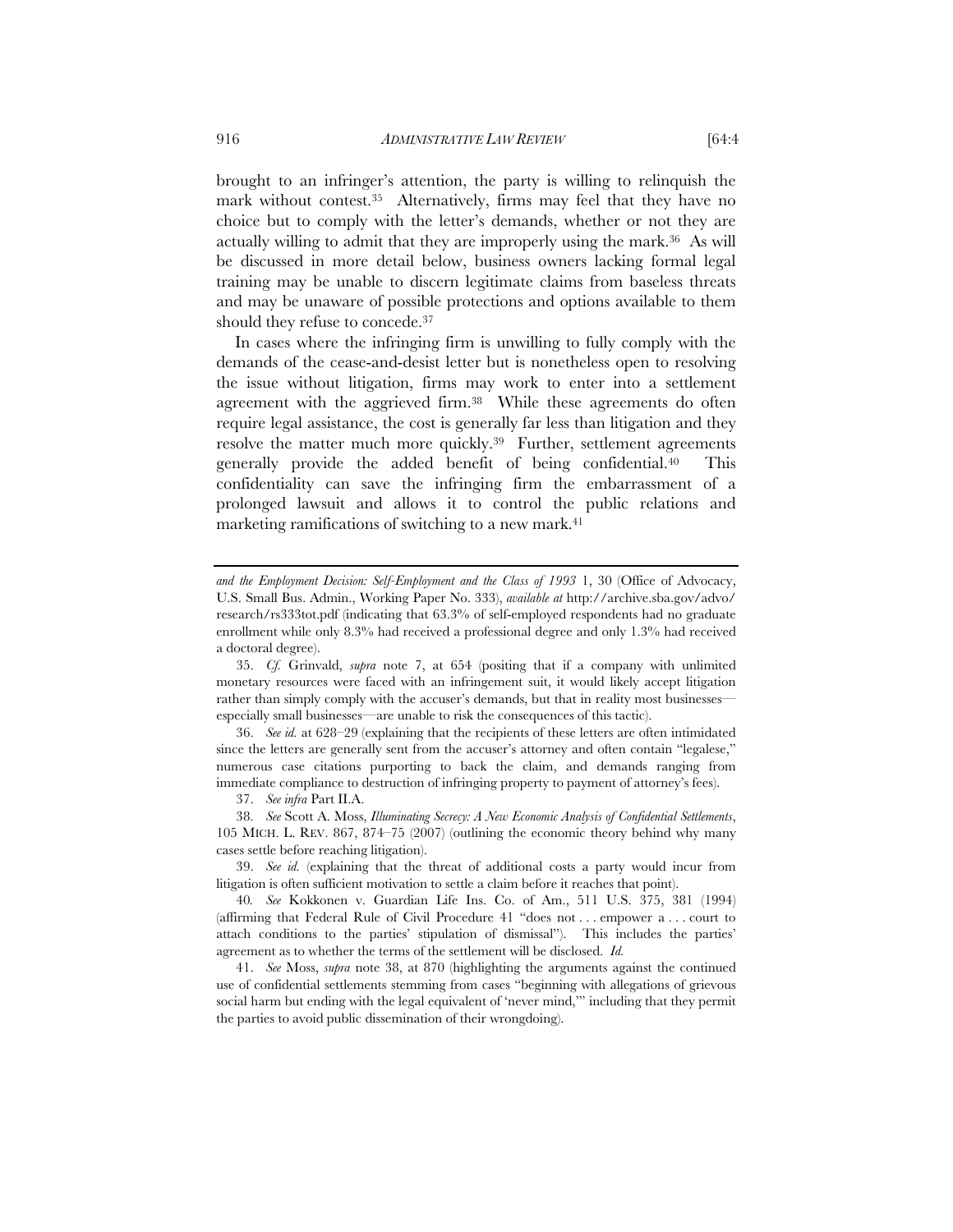#### 2012] *BAITING THE HOOK* 917

#### *B. Litigation Policing Options*

There remain times, however, when firms are unable to resolve their differences through anything short of litigation. In cases where firms have registered, or are attempting to register, their marks, parties that believe that the mark in question infringes on their established marks can bring a claim to the PTO's Trademark Trial and Appeal Board (TTAB).42 These proceedings lack some of the formality of civil litigation<sup>43</sup> and often provide a less expensive resolution.44 The TTAB, however, holds only the power to control the status of a mark on the registry.45 It is not able to rule on whether the challenged mark's owner may be subject to civil or criminal liability.<sup>46</sup>

Because of the limitations on the scope of the TTAB's jurisdiction and power, and because so many trademarks are never registered with the PTO, civil litigation is also available as a means of achieving legal and equitable relief against an infringer.47 Courts finding infringement or dilution liability have the ability to impose a number of remedies, depending on the nature and severity of the violation.48

There are a number of reasons, however, why civil litigation is unattractive to both parties in the trademark context. Most prominently, civil litigation—from the filing of a complaint to disposition—is often a lengthy process.49 This is especially true in trademark cases, due to the fact-

 44. *See, e.g.*, Frito-Lay N. Am. Inc. v. Princeton Vanguard LLC, 100 U.S.P.Q.2d (BNA) 1904, 1907 (T.T.A.B. 2011) (limiting the use of electronic discovery in the majority of TTAB cases due to its cost generally outweighing its benefits in cases with such limited scope as those most often before the TTAB).

 45. TBMP, *supra* note 42, § 102.01 ("The Board is empowered to determine only the right to register. The Board is not authorized to determine the right to use, nor may it decide broader questions of infringement or unfair competition." (footnote omitted)).

 <sup>42.</sup> *See* U.S. PATENT & TRADEMARK OFFICE, TRADEMARK TRIAL & APPEAL BOARD MANUAL OF PROCEDURE § 102.02 (2011) [hereinafter TBMP] (outlining the four types of inter partes proceedings over which the Trademark Trial and Appeal Board (TTAB) has jurisdiction).

 <sup>43.</sup> *See id.* § 102.03 (describing the various stages of Board proceedings and highlighting the differences, including the lack of in-person testimony, between TTAB proceedings and those taking place in federal district courts).

 <sup>46.</sup> *Id.*

 <sup>47.</sup> Lanham Act, 15 U.S.C. § 1121(a) (2006).

 <sup>48.</sup> *Id.* § 1114.

 <sup>49.</sup> *See* ADMIN. OFFICE OF THE U.S. COURTS, JUDICIAL BUSINESS OF THE UNITED STATES COURTS, 2010 ANNUAL REPORT OF THE DIRECTOR, 175–77 (2010) [hereinafter JUDICIAL BUSINESS REPORT], *available at* http://www.uscourts.gov/uscourts/Statistics/ JudicialBusiness/2010/JudicialBusinespdfversion.pdf (depicting the median length of a civil case in federal district court that proceeds through trial as being 22.9 months). This figure does not take into account the length of time to file and argue subsequent appeals.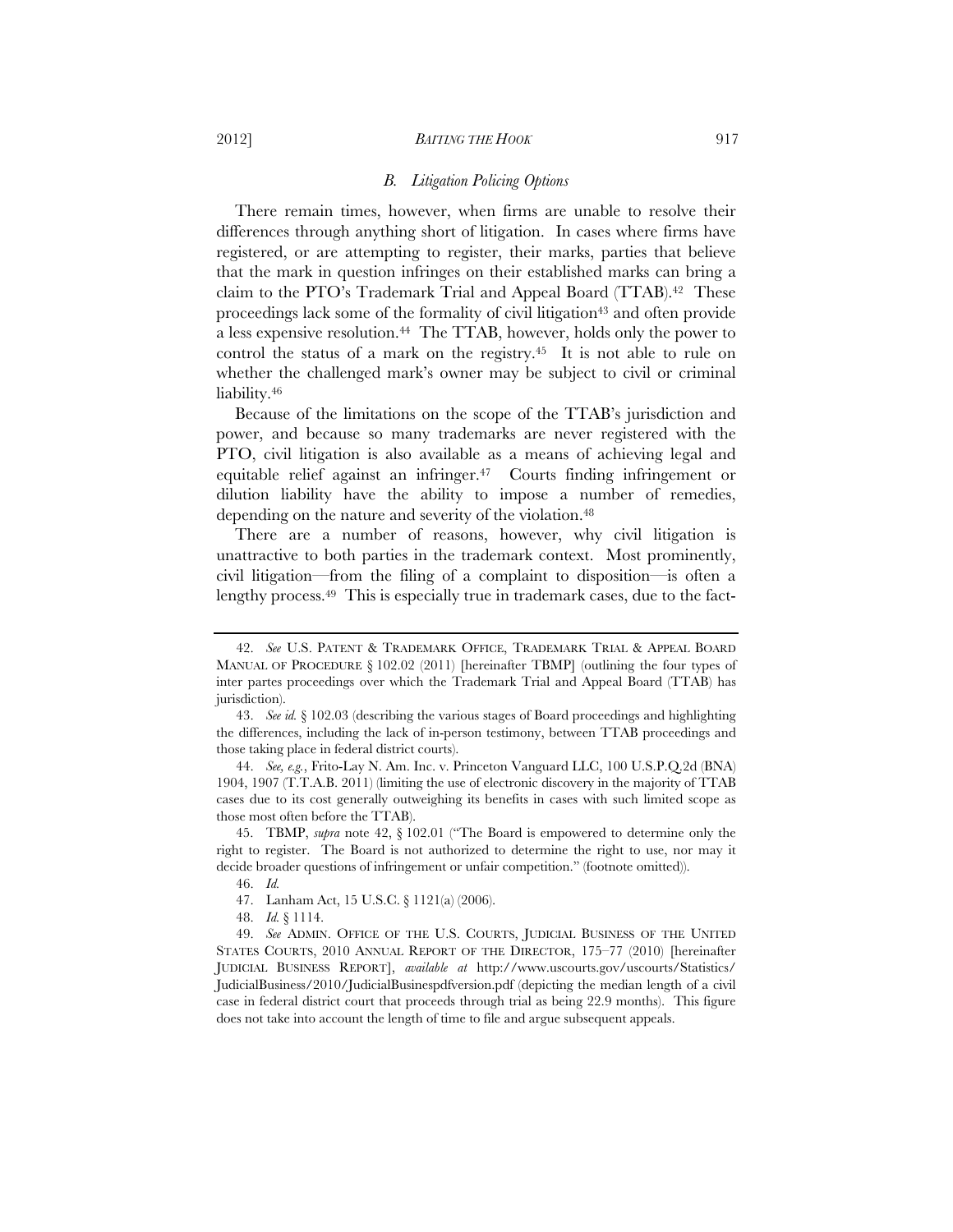specific nature of infringement and dilution claims.<sup>50</sup> This length of time can be damaging to firms not only in terms of the cost of legal fees and expenses<sup>51</sup> but also in terms of the uncertainty surrounding their use of the marks in question. Due to the substantial investment that can go into creating and establishing a mark,<sup>52</sup> firms want to be sure they will be permitted to continue using it before allocating any further funding toward creating and building consumer recognition and power of the mark.53

Due to these factors, although the number of infringement and dilution suits brought in the United States on an annual basis continues to rise,<sup>54</sup> the number of these cases that proceed to trial and actually reach disposition during or after that trial remains extremely small.<sup>55</sup>

#### *C. Shortcomings of Current Policing Options*

While the range of options available for firms seeking to police third parties' use of established marks is sufficient to resolve most disputes, these alternatives, coupled with the requirements imposed by the Lanham Act,<sup>56</sup> do have a number of shortcomings that result in problems for both the owners of protected marks and the owners of identical or similar marks. Despite Congress's realization of this fact and its attempt to investigate

 <sup>50.</sup> *See, e.g.*, Polaroid Corp. v. Polarad Elecs. Corp., 287 F. Supp. 2d 492, 495 (2d Cir. 1961) (listing eight factors the Second Circuit will consider in deciding whether a competing firm's use of a protected mark constitutes infringement). Each circuit court of appeals has its own similarly lengthy list of factors it uses to analyze infringement claims. *See* JANE C. GINSBURG, JESSICA LITMAN & MARY L. KEVLIN, TRADEMARK AND UNFAIR COMPETITION LAW 334 (4th ed. 2007).

 <sup>51.</sup> *See* Grinvald, *supra* note 7, at 647 (quoting a small business owner on the extreme cost of defending an infringement suit, and the damage it could do to his brand and the success of his business).

 <sup>52.</sup> *See, e.g.*, Martin Zwilling, *10 Rules for Picking a Company Name*, CNN MONEY (Dec. 15, 2011, 9:28 AM), http://finance.fortune.cnn.com/2011/12/15/10-rules-for-picking-acompany-name/ (mentioning two firms that charge \$1 million to work with new business owners to develop an ideal brand name).

 <sup>53.</sup> *See* Parija Kavilanz, *Trademark Wars Heat Up. Be Ready.*, CNN MONEY (Dec. 1, 2011, 11:50 AM), http://money.cnn.com/2011/12/01/smallbusiness/trademark/index.htm (mentioning the importance of choosing a unique brand and policing and protecting the mark once established).

 <sup>54.</sup> *See* Port, *supra* note 6, at 618 (depicting that the number of initial claims of infringement have risen from just 129 in 1947 to 3,636 in 2006).

 <sup>55.</sup> *See id.* at 619 (showing that the percentage of trademark cases that proceed to trial fell from a high of 24% in 1947 to a low of 1.3% in 2006); *see also* JUDICIAL BUSINESS REPORT, *supra* note 49, at 170 (indicating that only 1.5% of trademark cases terminated between September 30, 2009, and September 30, 2010, proceeded to trial).

 <sup>56. 15</sup> U.S.C. §§ 1051–1127 (2006).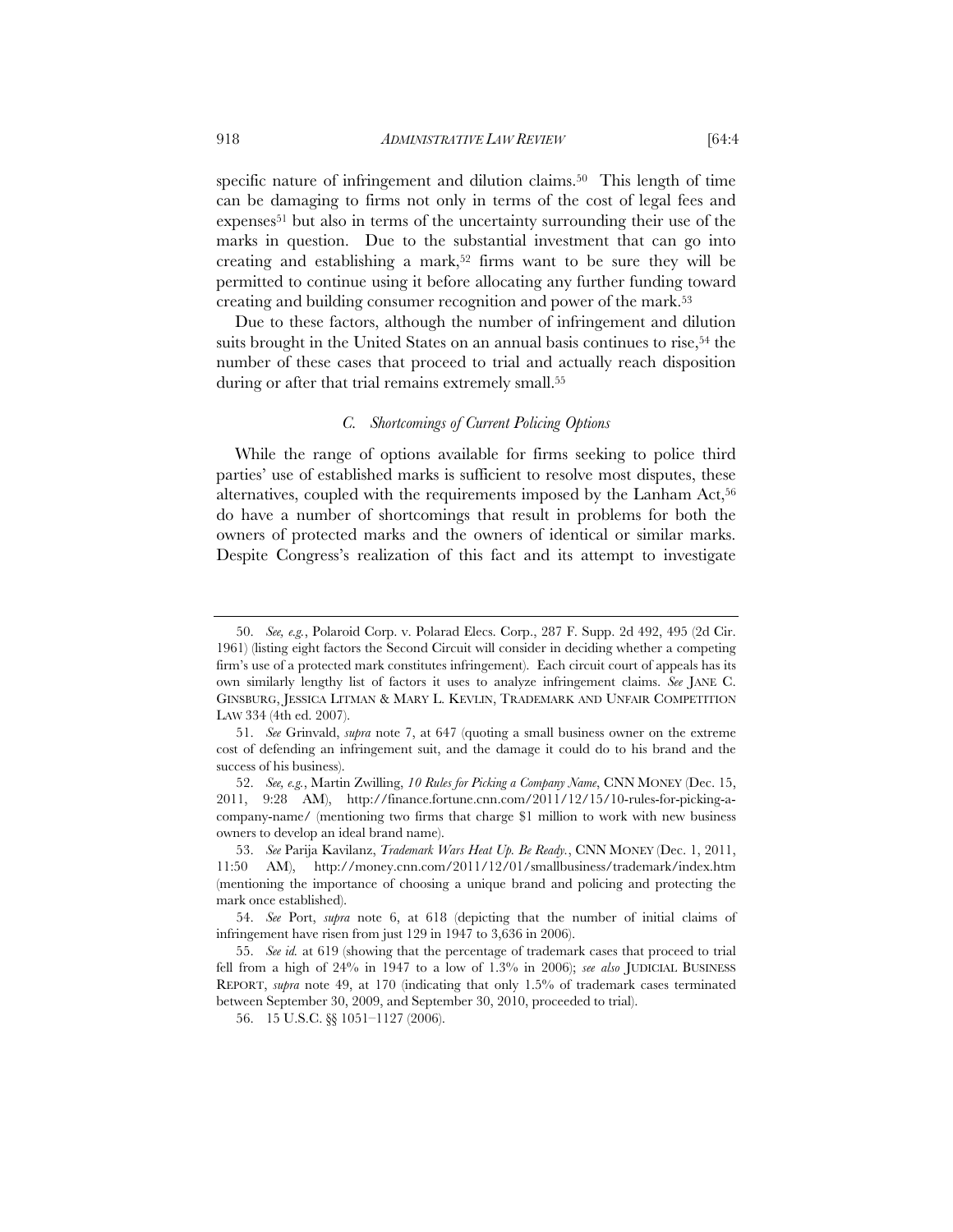effective remedies,57 the PTO's failure to recognize the prevalence of these shortcomings has effectively allowed them to persist.

Engaging in litigation, entering into settlement negotiations, drafting and following up on cease-and-desist letters, registering a mark, and even periodically searching for infringing marks can be expensive endeavors.58 The assistance of counsel is recommended for most of these activities, further increasing the cost to the policing firm.59 Because of this, many firms, especially those without a large amount of expendable capital, may be unable to sufficiently police their marks. This constraint could lead to a risk of the firm losing its exclusive rights to the mark.<sup>60</sup>

Conversely, the requirement that firms police their marks also leads some successful firms to over-enforce their trademark rights.<sup>61</sup> While many infringement and dilution claims have at least a degree of merit—especially given the subjective nature of these claims and the threats posed by failing to adequately curb improper uses of identical or similar marks—this duty to police can also lead firms to make accusations of infringment in cases where reasonable parties analyzing the case would find no valid claim.62

Over-enforcement can lead to a number of issues that threaten the legitimacy of trademark law in the United States.<sup>63</sup> This Comment, however, focuses on only two of these issues—trademark bullying and trademark baiting—and the PTO's response, or lack thereof, to them.

 <sup>57.</sup> *See* 156 CONG. REC. 349 (2010) (statement of Sen. Patrick Leahy) (asserting the necessity of a study to determine ways through which "the current system can better protect small businesses from abuses of the trademark system by larger corporations").

 <sup>58.</sup> *See* Kavilanz, *supra* note 53 (advocating that companies pay for trademark searches, hire a lawyer, register a mark with the PTO, and actively police others' use of the mark, but recognizing that these actions come at an expense, especially to small business owners).

<sup>59</sup>*. See* TBMP, *supra* note 42, § 114.01 ("[I]t is strongly recommended that an attorney familiar with trademark law represent a party."); *see also* Letter from J. David Sams, Chief Admin. Trademark J., TTAB, to Leo Stoller (July 14, 2006), *available at* http://www.oblon.com/sites/default/files/news/320.pdf (requiring that Mr. Stoller be represented by counsel in future TTAB proceedings because it had already been strongly recommended in the TBMP, and Mr. Stoller had abused his privilege of self-representation).

 <sup>60.</sup> *See* Wallpaper Mfrs., Ltd. v. Crown Wallcovering Corp., 680 F.2d 755, 766 (C.C.P.A. 1982) (confirming that a trademark's distinctiveness and significance as a mark can be lost if its owner fails to adequately police).

<sup>61</sup>*. See* Port, *supra* note 6, at 589 (arguing that many trademark owners are using the duty to police to attempt to effectively expand their rights as mark owners and prevent entry into the market by potential competitors).

 <sup>62.</sup> *See id.* (positing that infringement cases "are almost never prosecuted to a conclusion on their merits. In fact, if prosecuted to a trial on their merits, the trademark holder/plaintiff would likely lose because they are not very meritorious claims").

 <sup>63.</sup> *See generally* Port, *supra* note 6 (opining that the over-policing of trademarks is leading to an unsustainable expansion of trademark rights under the Lanham Act).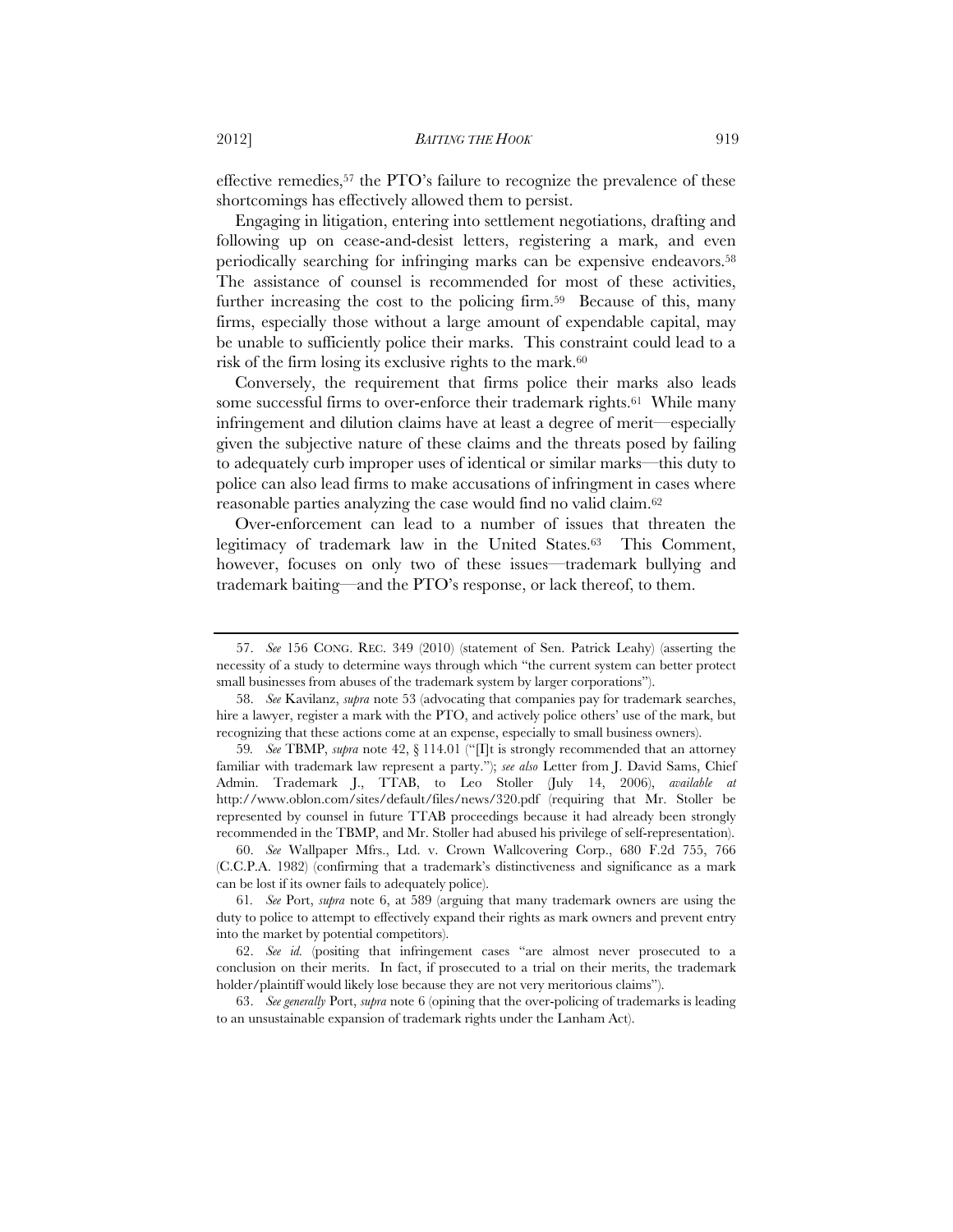# II. THE PTO'S RESPONSE TO OVERZEALOUS TRADEMARK ENFORCEMENT

Recognizing that fair and effective trademark enforcement is beneficial to both businesses and consumers,  $64$  the 111th Congress passed the Trademark Technical and Conforming Amendment Act of 2010.65 Focused on the growing problem of over-enforcement of trademark rights, Congress sought information from the DOC on its recommendations to curb overzealous infringement policing while simultaneously "ensuring that legitimate trademark infringement actions are handled efficiently and expeditiously by the courts."66 The DOC was given one year to report its findings to Congress.67

#### *A. Trademark Litigation Tactics Report*

In conducting its research, the PTO, which had been tasked with compiling this report by the DOC, recognized that much of the data it sought was unavailable in a readily accessible format.<sup>68</sup> As such, the scope of its research instead centered on the receipt of comments from practitioners, academics, business owners, and other interested parties.69 These individuals and groups were encouraged to respond with both their thoughts and experiences on the subject and their recommendations for solutions to prevent the issue going forward.70 The PTO, with the assistance of the U.S. Commercial Service, also held a roundtable on trademark litigation tactics shortly before the Tactics Report was released to gather further feedback.71

In addition to the comments received from participants at the

 <sup>64.</sup> *See* 156 CONG. REC. 349 (2010) (statement of Sen. Patrick Leahy) ("Trademark protection is critical both for businesses that have invested in creating a reliable product, and for consumers who trust a 'brand name' product to be safe and of high quality.").

 <sup>65.</sup> Pub. L. No. 111-146, 124 Stat. 66, 66–70 (2010).

 <sup>66. 156</sup> CONG. REC. 349 (2010) (statement of Sen. Patrick Leahy).

 <sup>67.</sup> Pub. L. No. 111-146, 124 Stat. 66, 69–70.

 <sup>68.</sup> *See* TACTICS REPORT, *supra* note 17, at 15 (recognizing that only 1.5% of trademark cases reach trial and that, for the cases that are resolved before that point, little information is ever made public).

 <sup>69.</sup> *See id.* at 15–17 (outlining the PTO's outreach efforts and listing twelve specific questions it asked commenters to address); *see also Request for Comments: Trademark Litigation Tactics*, U.S. PATENT & TRADEMARK OFFICE (last modified Feb. 7, 2011, 2:41 PM) http://www.uspto.gov/trademarks/notices/litigation\_tactics.jsp (announcing the request for comments publicly on the PTO website and listing the twelve question prompts).

 <sup>70.</sup> *See* TACTICS REPORT, *supra* note 17, at 16–17.

 <sup>71.</sup> *See id.* at 16 (mentioning that a second roundtable, to be held in conjunction with the U.S. Small Business Administration's Office of Advocacy, was scheduled but later cancelled "due to a lack of participant interest").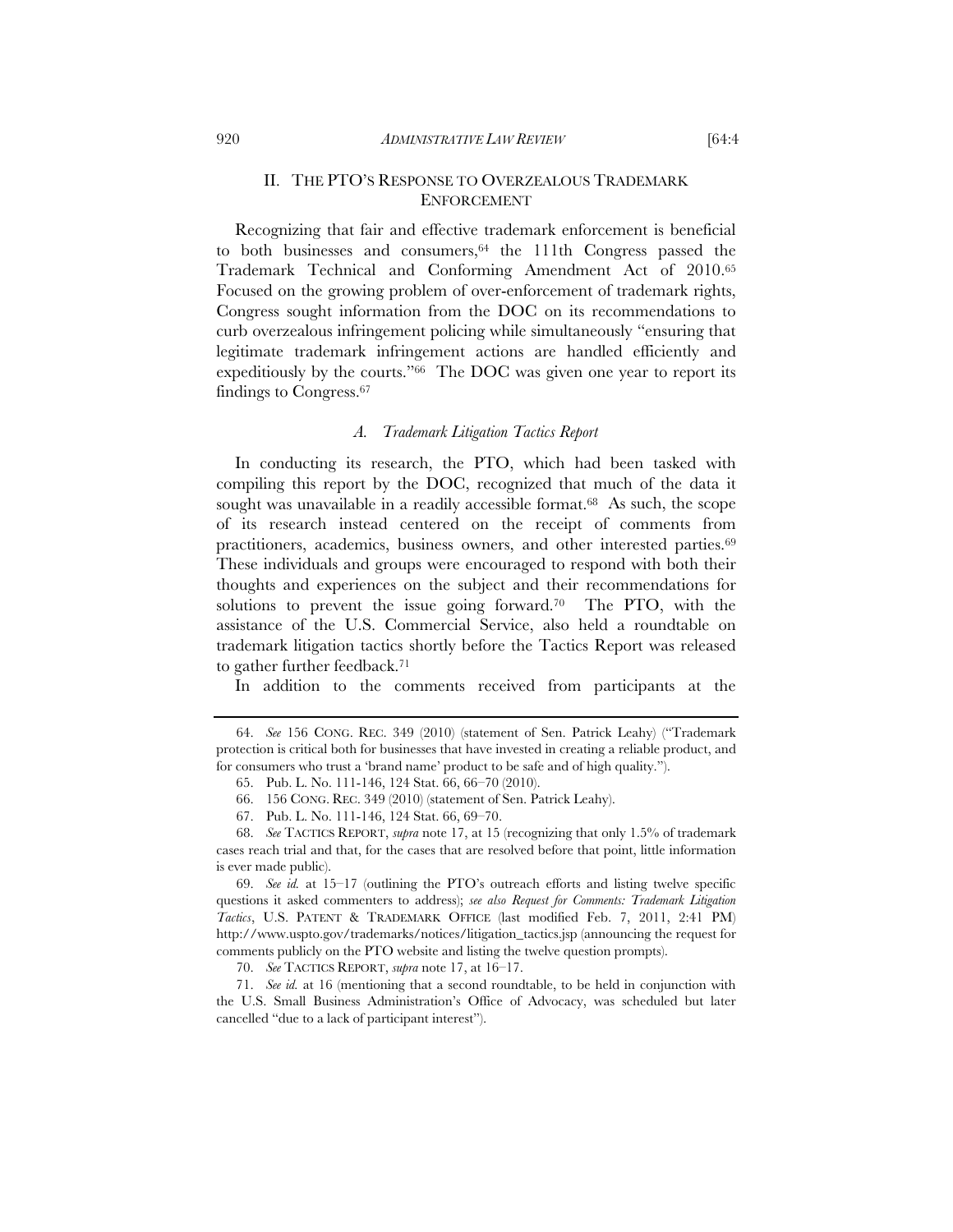roundtable, the PTO received comments from seventy-nine interested parties.72 These remarks ranged from those believing that some firms exploited trademark rights and that reforms were necessary<sup>73</sup> to those arguing that what had been perceived as bullying was actually just firms rightfully exercising their duty to police their marks.74

Given the wide array of responses, and the sparsity of concrete data to support them, the PTO ultimately concluded that the feedback "may be better viewed as anecdotal."75 Thus, it reasoned, bullying must not be a serious enough problem to warrant increased regulation.<sup>76</sup> What the PTO attempted to gain from these comments, it seems, was not only these

(urging that trademark owners must be able to zealously police their marks and that bullying is not currently a significant problem, but warning that new regulations could cause new problems if they restrict owners' ability to police their marks); *see also* Letter from Marylee Jenkins, Chair, Am. Bar Ass'n Section of Intellectual Prop. Law (ABA–IPL), to Hon. David Kappos, Under Sec'y of Commerce for Intellectual Prop. & Dir. of the USPTO (Feb. 4, 2011), *available at* http://meetings.abanet.org/webupload/commupload/PT020100/ otherlinks\_files/Ltr-Survey\_Resp-TM-Bullying.pdf (positing that because companies of all sizes can face opponents attempting to exceed their rights as a mark owner and because bullying occurs in numerous areas of civil litigation, handling of the issue of trademark bullying should be left to the judiciary to decide on a case-by-case basis); *cf.* Letter from Q. Todd Dickinson, Exec. Dir., Am. Intellectual Prop. L. Ass'n, to Hon. David J. Kappos, Under Sec'y of Commerce for Intellectual Prop. & Dir. of the USPTO (Jan. 7, 2011), *available at* http://www.aipla.org/advocacy/executive/2011/Documents/AIPLA%20 Comments%20to%20UPSTO%20on%20TrademarkLitigationTactics-01.7.11.pdf

(reasoning that the primary basis of trademark law is consumer protection and that regulations aimed at preventing bullying may actually lead to an increase in consumer confusion).

75. TACTICS REPORT, *supra* note 17, at 18.

76*. See id.* (citing a lack of evidence indicating "whether and to what extent [bullying] is a significant problem").

 <sup>72.</sup> *See id.* at 18 (providing that thirty-three of the responses were from small business owners, thirteen from attorneys, four from professors, two from attorneys on behalf of small business owners, four from intellectual property organizations, and twenty-three from other interested parties).

 <sup>73.</sup> *See, e.g.*, Erik M. Pelton, *Comments on "Small Business Study" by the U.S. Patent and Trademark Office*, IPELTON BLOG (Jan. 10, 2011), http://www.erikpelton.com/2011/01/ 10/bullies-comments/ (focusing specifically on problems in the TTAB system that work to the disadvantage of small business owners and proposing solutions to level the playing field).

<sup>74</sup>*. See, e.g.*, Letter from Douglas K. Norman, President, Intellectual Prop. Owners Ass'n, to Hon. David Kappos, Under Sec'y of Commerce for Intellectual Prop. & Dir. of the USPTO (Jan. 7, 2011), *available at* http://www.ipo.org/AM/Template.cfm?Section= Home&TEMPLATE=/CM/ContentDisplay.cfm&CONTENTID=28192 (insisting that most infringement cases are just businesses validly seeking to protect their marks and thus bullying is not prevalent enough to necessitate PTO regulation); Letter from Alan C. Drewsen, Exec. Dir., Int'l Trademark Ass'n, to Hon. David Kappos, Under Sec'y of Commerce for Intellectual Prop. & Dir. of the USPTO (Jan. 4, 2011), *available at*  http://www.inta.org/Advocacy/Documents/January42011TMLitigationTactics.pdf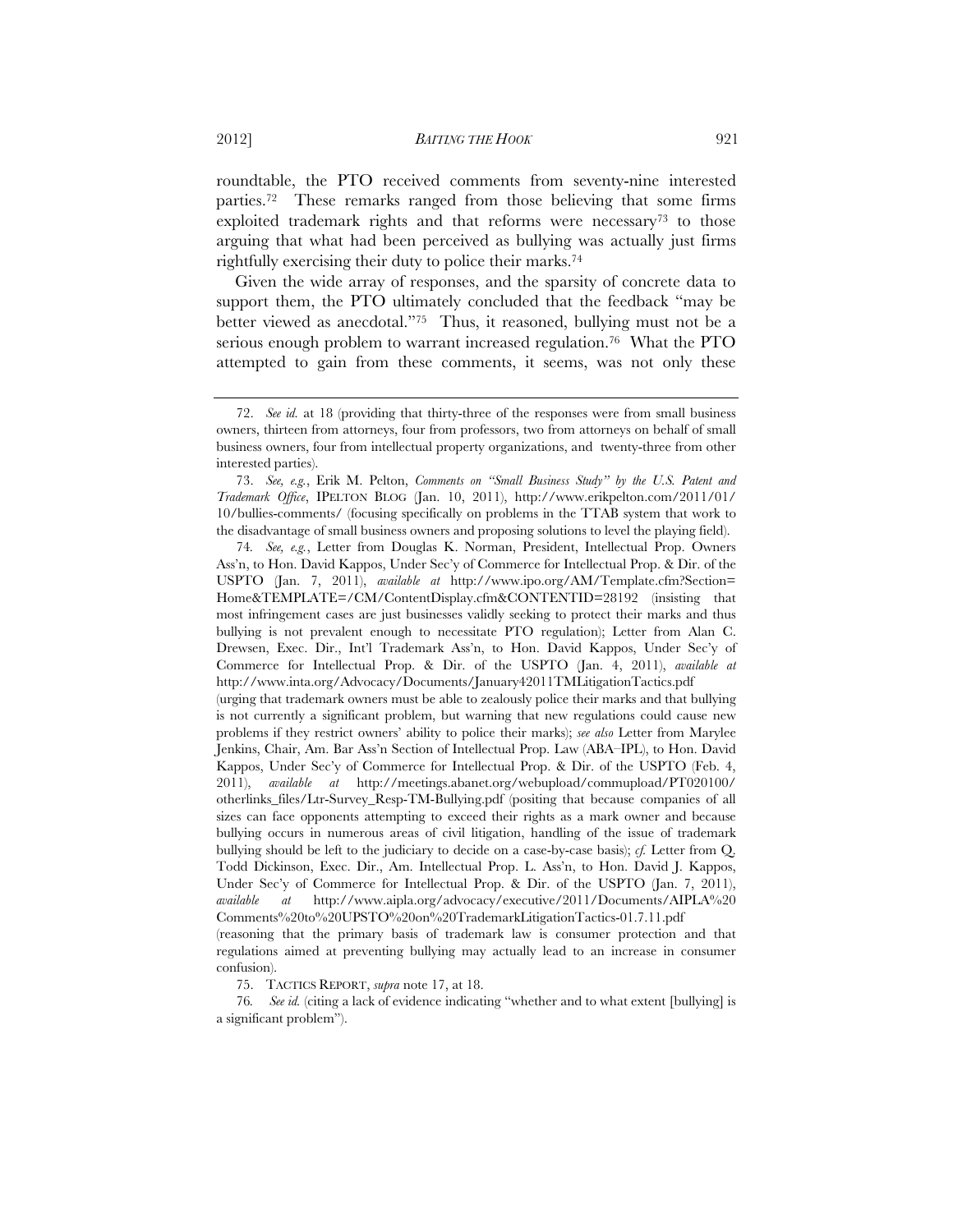parties' personal experiences, but also their actual evidence that bullying is, in fact, a widespread problem.77 What this failed to recognize, however, is that commenters likely faced the same—if not greater—obstacles in gathering data as the PTO experienced when it attempted to do so.78

Despite the PTO's contention that bullying was not a significant issue, it nonetheless offered three recommendations that it believed would be sufficient to quell any further bullying complaints.<sup>79</sup> To prevent firms from enforcing their trademark rights to a greater degree than that afforded them under the Lanham Act, the PTO recommended offering continuing legal education programs for trademark attorneys to better inform them how to properly police their clients' marks.<sup>80</sup> The PTO further recommended similar education initiatives geared toward small business owners and individuals to better inform them of the requirements of trademark use, how they should go about responding to cease-and-desist letters and litigation threats, and resources available to assist them.<sup>81</sup>

Finally, the PTO acknowledged that most current safeguards against bullying take effect only at the litigation stage<sup>82</sup> and that the inability to afford an attorney is often cited as a reason for not proceeding to litigation to defend use of a mark.83 In light of this, the PTO recommended reaching out to private sector trademark attorneys to encourage them to take on representation of more small businesses and individuals on a pro bono basis.84 Since an accused's willingness to engage in litigation is often enough for trademark bullies to withdraw their complaints,<sup>85</sup> the PTO's thought was that providing bullied firms with free or low-cost attorneys would make fighting infringement claims a more realistic option.86

 <sup>77.</sup> *See id.*

 <sup>78.</sup> The PTO, in its report to Congress, acknowledged the lack of available information relating to the vast majority of trademark cases. *See id.* at 15. If the federal government with a year to gather data—was unable to track down concrete statistics, it does not seem unreasonable that private parties would have had the same or greater difficulty in doing so.

 <sup>79.</sup> *See id.* at 26 (affirming its belief that current safeguards should be sufficient to prevent trademark bullying but nonetheless advocating increased education initiatives and outreach efforts to private sector attorneys).

 <sup>80.</sup> *See id.* at 27–28 (conceding that some trademark attorneys may mistakenly believe that proper policing requires preventing and ending all potential infringement against the mark).

 <sup>81.</sup> *Id.* at 28.

 <sup>82.</sup> *Id.* at 26.

 <sup>83.</sup> *Id.*

 <sup>84.</sup> *Id.* at 26–27.

 <sup>85.</sup> *See id.* (reasoning that often the only reason small businesses refrain from fighting clearly frivolous claims is their inability to afford competent representation and their inability to understand and argue the relevant points of trademark law themselves).

 <sup>86.</sup> *Id.* at 27.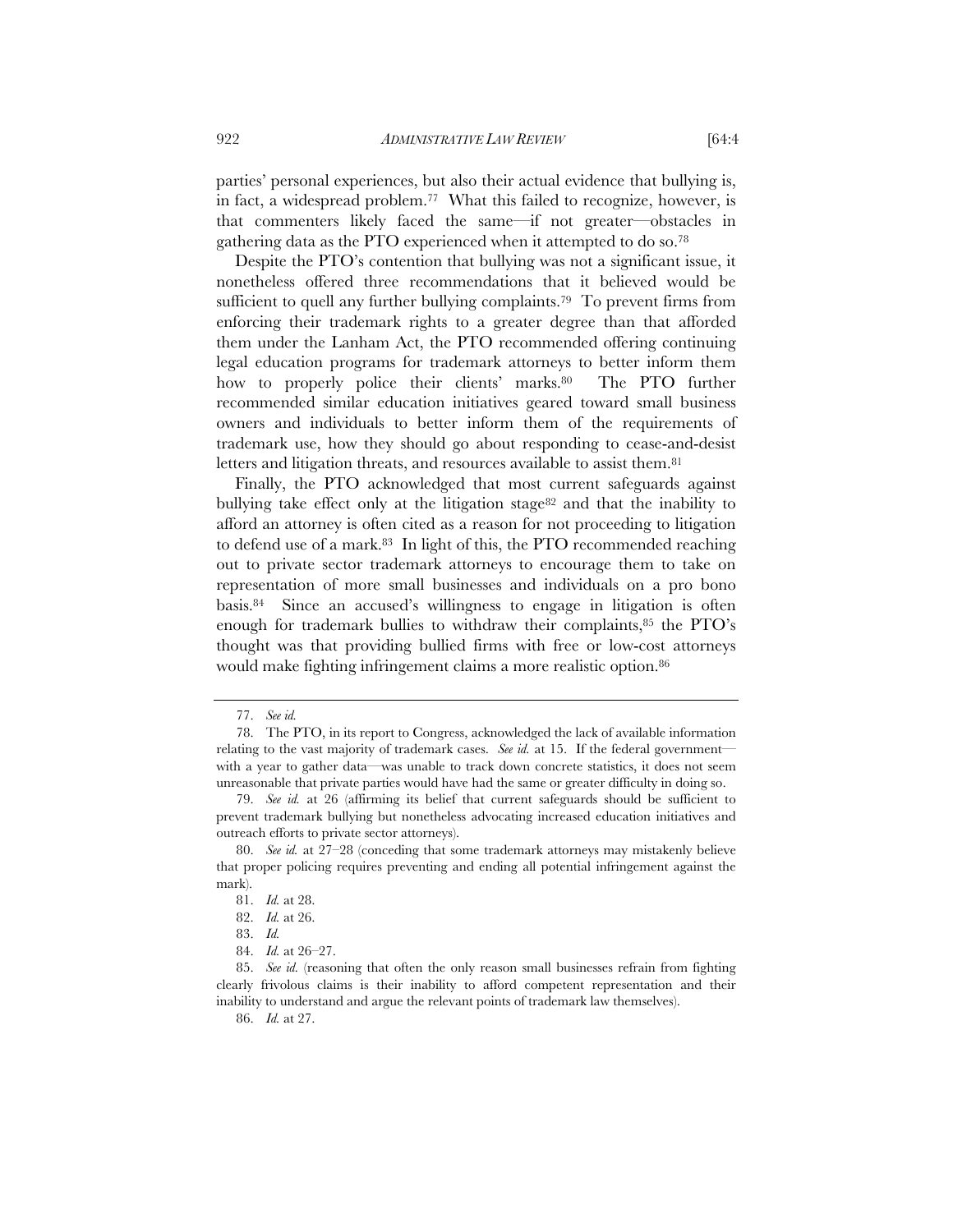# *B. Remaining Vulnerabilities in the Trademark Bullying Prevention System*

When Congress first called for this study on the prevalence of bullying in the trademark arena, some commentators had high expectations for the report that would result and its potential to effect substantive change.<sup>87</sup> Upon review of that report, however, while the PTO's willingness to establish increased safeguards to help ensure fair enforcement of Lanham Act rights is admirable, questions ultimately remain about the effectiveness and practicality of the Office's recommendations. Primarily, there is no evidence that the PTO's proposed outreach efforts will increase the number of trademark attorneys willing to take on a significant volume of pro bono cases.88 Because without these attorneys willing to assist small business owners the sanctions and penalties imposed against bullies during litigation remain out of reach in most cases,<sup>89</sup> they can no longer be viewed as viable remedies.

Further, even if the PTO is successful in convincing attorneys to take on these cases, clients may still find themselves unable to fully defend themselves against larger firms' claims. The average attorney who engages in pro bono work takes on only about forty hours of such work per year.90 Given the prolonged and fact-specific nature of most infringement cases, while these attorneys might be able to provide their clients with valuable advice on how to address the claims, they likely will not be willing or able to see their client through lengthy litigation. These attorneys may be able to more adequately respond to cease-and-desist letters, but they may encourage settlement rather than fully engaging the bully in court.<sup>91</sup>

The educational measures proposed by the PTO introduce their own

 <sup>87.</sup> *See, e.g.*, Sara Marie Andrzejewski, Note, *"Leave Little Guys Alone!": Protecting Small Businesses from Overly Litigious Corporations and Trademark Infringement Suits*, 19 J. INTELL. PROP. L. 117, 141 (2011) (expressing optimism that the report, "while a seemingly small step, may put into motion meaningful reform" to alleviate the issue of trademark bullying).

 <sup>88.</sup> *See* ABA STANDING COMM. ON PRO BONO AND PUB. SERV., SUPPORTING JUSTICE II: A REPORT ON THE PRO BONO WORK OF AMERICA'S LAWYERS 8, 10, 12–13 (2009) [hereinafter PRO BONO REPORT] (reporting that while 73% of attorneys engaged in some degree of pro bono work during the prior year, most believe that provision of these services should be limited to non-profit organizations and individuals, and attorneys are able to take on only a limited amount of such work).

 <sup>89.</sup> *See* JUDICIAL BUSINESS REPORT, *supra* note 49, at 168–71 (indicating that only 1.5% of trademark cases proceed to trial).

 <sup>90.</sup> *See* PRO BONO REPORT, *supra* note 88, at 12–13 (placing the average amount of pro bono work undertaken at forty-one hours annually).

 <sup>91.</sup> *See, e.g.*, Pelton, *supra* note 73 (indicating that even paid attorneys recognize it is often more responsible for businesses to settle infringement cases because the prolonged nature of TTAB proceedings and litigation require higher expenditures of money than many firms are able to absorb).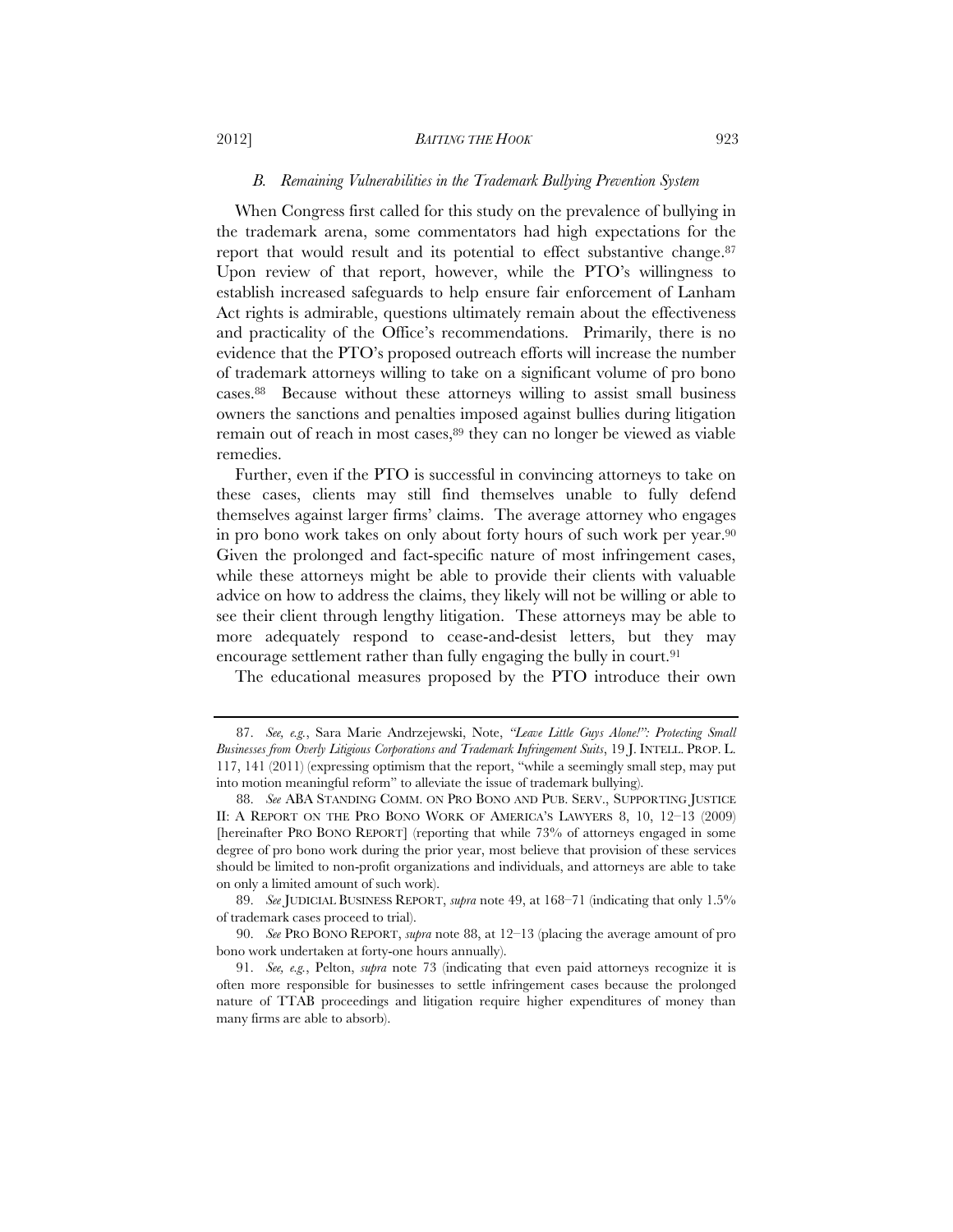issues as well. While better informing small business owners of their trademark rights is undoubtedly a beneficial initiative, if those owners are faced with the threat of unaffordable litigation upon receipt of a cease-anddesist letter,92 this education is of little assistance. Efforts focused on providing trademark attorneys with more CLE opportunities may be equally ineffective. Evidence does not appear to indicate that these attorneys are acting in bad faith or failing to properly defend their clients' marks.<sup>93</sup> Instead, it simply appears that, because of the value of trademarks in today's economy,94 they are erring on the side of caution when presented with a potentially competing use of their clients' mark.95

Finally, the current lack of accessible judicial remedies has led some commentators to recommend non-judicial responses to trademark bullying.96 One of these ideas gaining increased use is the "shaming" of perceived bullies.97 In this scenario, rather than defend against an infringement claim in court, a business or individual calls the public's attention to the mark owner's accusations using social media, traditional media, or some combination of the two.98 While this tactic has the benefit of being much less expensive than litigation,  $99$  and has proven effective,  $100$ as will be discussed more below,101 use of this technique should only be

 <sup>92.</sup> *Id*.

 <sup>93.</sup> *See, e.g.*, Letter from Marylee Jenkins, *supra* note 74 (providing results of an ABA– IPL study indicating that, in general, even firms that are accused of being bullies are acting only on a good faith belief that they are simply policing their marks).

 <sup>94.</sup> *See, e.g.*, Suhejla Hoti, Michael McAleer & Daniel Slottje, *Intellectual Property Litigation Activity in the USA*, 20 J. ECON. SURV. 715, 715 (2006) (placing the value of the Coca-Cola brand at \$72.5 billion and the value of the Microsoft brand at \$70.5 billion).

 <sup>95.</sup> *See* Letter from Alan C. Drewsen, *supra* note 74, at 2 ("[I]f a trademark owner fails to challenge use of a confusingly similar mark or a diluting mark, then it not only allows an encroachment on its trademark rights in that instance, but also opens the door for future third parties to do the same.").

 <sup>96.</sup> *See, e.g.*, Grinvald, *supra* note 7, at 663–64 (endorsing the technique of "shaming trademark bullies"); Ronald Coleman, *Bully for Who?*, INTELL. PROP. MAG., Jan. 2011, at 10–11 (acknowledging the ability of small firms to retaliate in "extra-judicial and perhaps even unlawful" ways that could damage the large corporation without the expense of litigation).

 <sup>97.</sup> *See generally* Grinvald, *supra* note 7.

 <sup>98.</sup> *See id.* at 665–67 (outlining the process of shaming and the requirements for success).

 <sup>99.</sup> *See id.* at 678 (reasoning that most shaming in today's society would take place through the Internet and social media, which provide inexpensive means of getting a message to the public).

 <sup>100.</sup> *See id.* at 627 (providing the example of Rock Art Brewery, which was accused of infringement by Hansen Beverage Company and succeeded in negotiating an amicable settlement after an extensive shaming campaign).

 <sup>101.</sup> *See infra* Part III.A.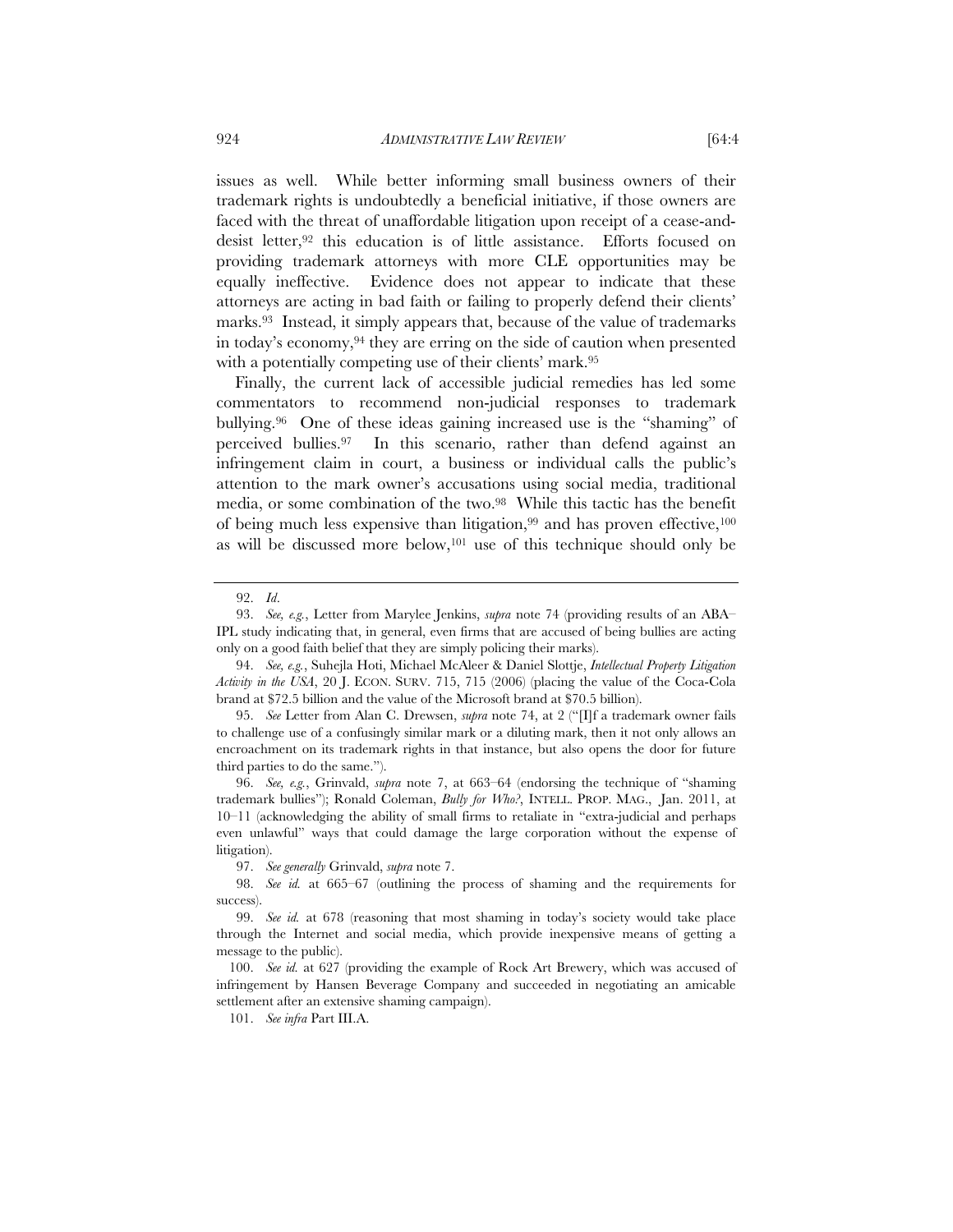embraced with reservation, as overly aggressive shaming can unfairly limit the legitimate rights of many mark owners.

# *C. Recommended Solutions to the Trademark Bullying Problem*

While the recommendations set forth in the PTO's Tactics Report alone may be insufficient to fully eradicate the prevalence of trademark bullying, they may provide a suitable solution if supplemented by other prophylactic measures.102 First, the PTO should work with lawmakers and practitioners to standardize the elements of cease-and-desist letters. Recipients of these letters frequently complain of the aggressive tone, prevalence of legalese, and litany of case citations used by many drafters.103 When coupled with the short timeframes often afforded for compliance104 and the recipients' lack of access to an attorney,<sup>105</sup> these letters frequently force recipients to acquiesce to even frivolous demands.106 In light of this, the PTO should advocate for certain standards for these letters to level the playing field between the sides.107 These standards should require firms to allow the recipients sufficient time to consult an attorney and discuss the best way to

 <sup>102.</sup> Due to the limited jurisdiction and lack of rulemaking power afforded the PTO, the Office will likely need the assistance of Congress, the Judiciary, other influential parties, or any combination of the three to enact most of these measures. *See* 35 U.S.C. § 2(b)(2) (2006) (limiting the scope of the PTO's rulemaking power). Congress has already expressed its willingness to hear the PTO's thoughts on bullying, see 156 CONG. REC. 349 (2010) (statement of Sen. Patrick Leahy), so it seems feasible that it would remain open to the Office's recommendations regarding this and other related issues.

 <sup>103.</sup> *See* Grinvald, *supra* note 7, at 648–49 (highlighting the aspects of many cease-anddesist letters that make them intimidating to recipients, especially when recipients are not familiar with trademark law).

 <sup>104.</sup> *See id.* at 649 (arguing that the short timeframe for compliance extended by many firms provides insufficient time for the recipient to consult with an attorney before deciding how to proceed); *see also* sources cited *supra* note 33 (providing examples of letters offering as little as nine days to comply with a letter's demands).

 <sup>105.</sup> *See* Grinvald, *supra* note 7, at 655–56 (explaining that most small business owners do not know or have access to a trademark attorney and that, even if they do, they likely will not be able to afford the attorney's services).

 <sup>106.</sup> *See* William E. Ridgway, *Revitalizing the Doctrine of Trademark Misuse*, 21 BERKELEY TECH. L.J. 1547, 1569 (2006) (arguing that in the current trademark law landscape "trademark holders have every incentive to abuse this lawful tool [of sending cease-anddesist letters]: they can send cease-and-desist letters to anyone . . . and exaggerate or even lie about their rights or the potential repercussions").

 <sup>107.</sup> The PTO has already recognized that cease-and-desist letters typically contain some or all of a standard set of elements. *See* TACTICS REPORT, *supra* note 17, at 10. It seems a logical next step to adopt these best practices as requirements. *See id.* at 27 (indicating that intellectual property bar associations may even already have best practices established). Doing so would have the additional advantage of making education of small business owners simpler.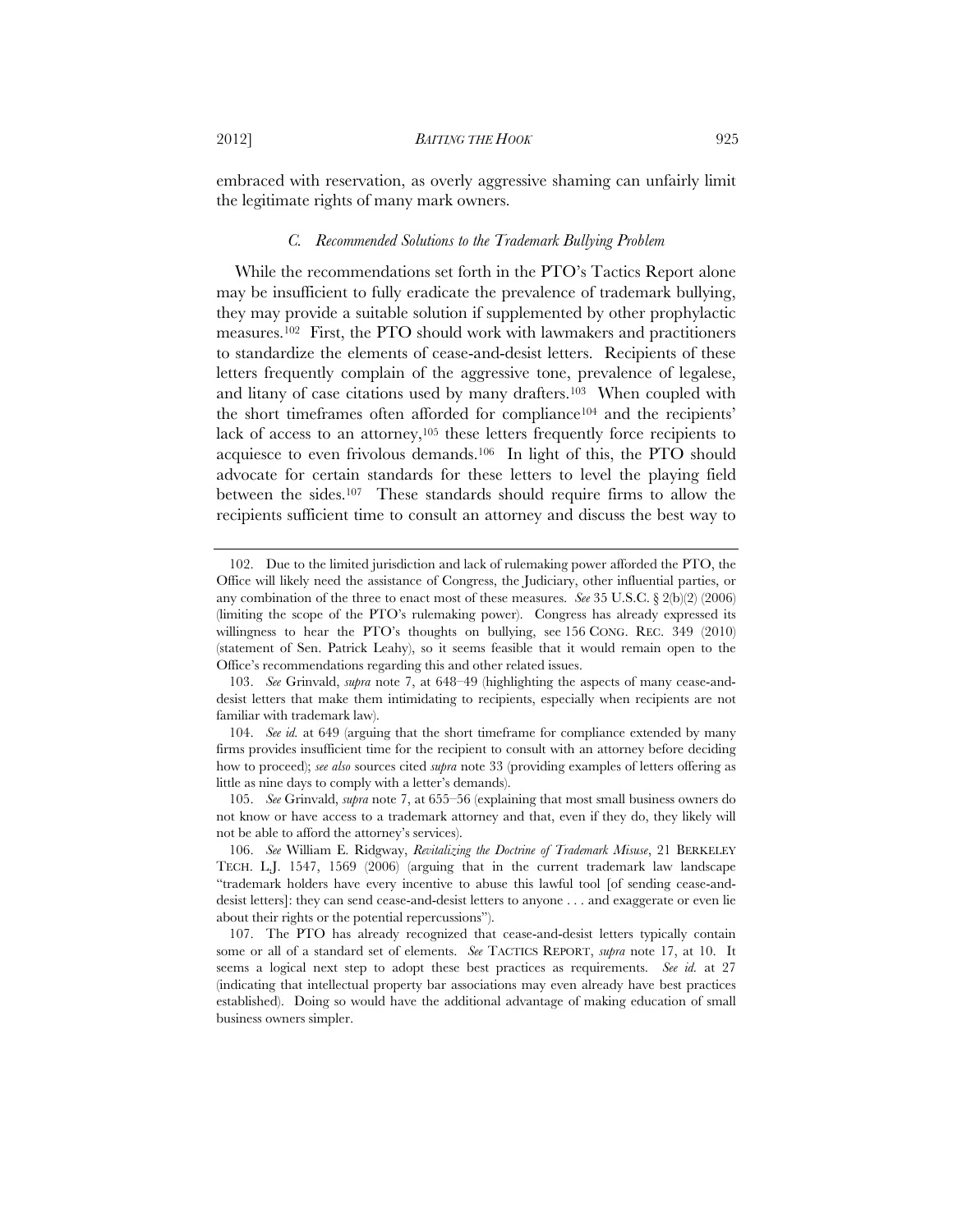proceed.108 The PTO should further endorse a standard form for these letters<sup>109</sup> and work to ensure that recipients are able to share and potentially publicize these letters.110 With free services available to assist unrepresented business owners with infringement claims,111 if recipients of cease-and-desist letters are educated about their ability to publicize the letters they receive, accusers may think twice before sending letters based on questionable claims, and recipients may be able to gather advice from knowledgeable parties without incurring legal fees.112 Once established, the PTO can include information on these new protections in their proposed education initiatives geared toward small businesses.

The PTO should further recommend both the development of current defenses to infringement and dilution claims and the establishment of new defenses to such claims.113 First, established defenses, such as fair use and First Amendment protection, should receive greater recognition<sup>114</sup> and should be addressed by the courts before they delve into a full

 111. *See, e.g.*, CHILLING EFFECTS CLEARINGHOUSE, http://www.chillingeffects.org (last visited Nov. 30, 2012) (providing educational resources to firms that conduct business online relating to their First Amendment and intellectual property rights).

 112. *See id.* (encouraging recipients to submit cease-and-desist letters for posting to the site's database and permitting practitioners and other aggrieved parties to post comments offering details of similar experiences and advice they would propose as a result).

 <sup>108.</sup> This may be especially necessary if, as the PTO recommends, these parties are working with attorneys on a pro bono basis, since the attorney may not be able to address the concern as quickly.

 <sup>109.</sup> *See* TACTICS REPORT, *supra* note 17, at 27 (considering the possibility of establishing best practices but not yet taking the idea as far as deciding on a standard form or template).

 <sup>110.</sup> *See* Grinvald, *supra* note 7, at 681–82 (mentioning that some firms include warnings in cease-and-desist letters that the letters are protected by copyright, and therefore publicizing or sharing them with anyone else would constitute infringement); *see, e.g.*, Letter from Donald E. Morris to Justin E. Leonard (Sept. 21, 2007), *available at*  http://www.citizen.org/documents/directbuycd.pdf. Courts have held that cease-anddesist letters—at least when already registered with the Copyright Office—are subject to copyright protection. *See, e.g.*, *In re* Subpoena Issued Pursuant to the Digital Millennium Copyright Act To: 43SB.com, LLC, 86 U.S.P.Q.2d (BNA) 1505, 1508 (D. Idaho 2007). However, whether publication of such letters by recipients may nonetheless be protected by a fair use defense remains unclear. Efforts to clarify this aspect of the law, including input from the PTO and the United States Copyright Office, would obviously be beneficial to recipients of such letters.

 <sup>113.</sup> As the PTO's Trademark Trial and Appeal Board's jurisdiction is limited to deciding the registrability of marks, see TBMP, *supra* note 42, § 102.01, the applicability of these proposals would be limited to court proceedings.

 <sup>114.</sup> *See* Michael Grynberg, *Things Are Worse Than We Think: Trademark Defenses in a "Formalist" Age*, 24 BERKELEY TECH. L.J. 897, 914–15 (2009) (arguing that while current trademark standards of liability are "malleable[,] . . . traditional trademark defenses are comparatively rigid").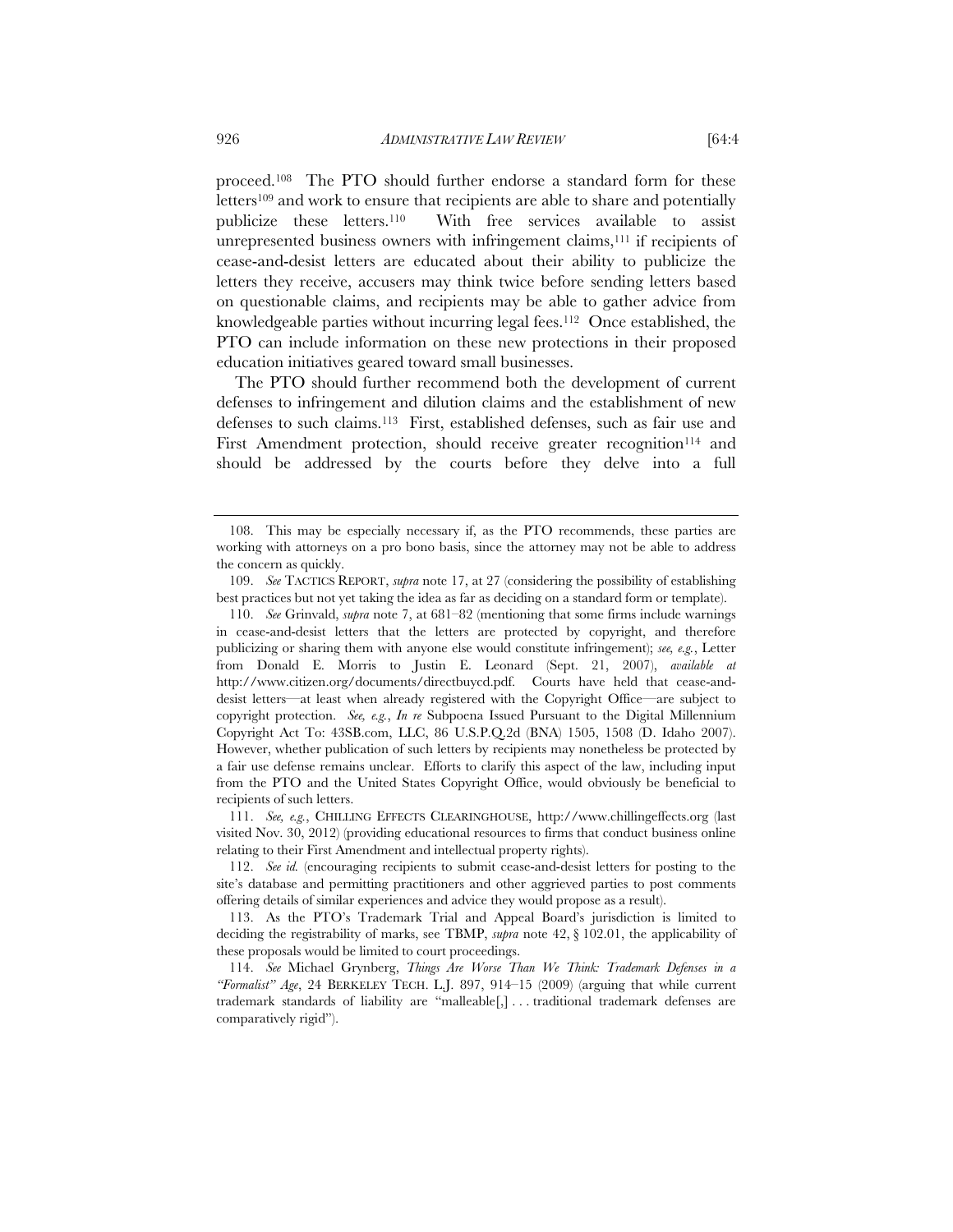likelihood-of-confusion analysis.115 If courts could quickly dispose of cases brought against firms using others' marks in legitimate, protected manners, the incentive for mark owners to bring such suits would be greatly diminished. Beyond that, the PTO should also investigate endorsing the revival of the oft-forgotten defense of trademark misuse. Misuse defenses are already employed in other intellectual property contexts.116 The defense, which "originated in patent law[ ] as an analogue to the commonlaw doctrine of unclean hands,"117 has also gained acceptance in copyright law.118 In that context, it is generally employed in cases where a plaintiff asserts a claim of infringement "in a manner violative of the public policy embodied in the grant of a copyright."119

Similarly, a misuse defense in the trademark context could be introduced in cases where the defendant believes the plaintiff's claims are frivolous or abusive and could be another deterrent of over-aggressive policing behavior.120 Given these remedies, coupled with existing safeguards and the recommendations set forth in the Tactics Report, the PTO should be able to fully remedy the problem of trademark bullying without forcing accused infringers to resort to self-help and non-judicial measures.

# III. THE UNADDRESSED ISSUE OF TRADEMARK BAITING

Looking beyond the issue of trademark bullying, today's economy and the current landscape of trademark law have also permitted, and perhaps

 <sup>115.</sup> *See* Grinvald, *supra* note 7, at 660 (criticizing the inefficiencies in current infringement defenses that prevent them from serving as the "screening mechanism[s]" they were designed to be (internal quotation marks omitted)).

 <sup>116.</sup> *See id.* at 661–62 (describing the judicially recognized defense of misuse in the context of a copyright infringement claim); *see also* Ridgway, *supra* note 106, at 1550–53 (explaining that while the popularity of the misuse defense has waned in the patent context, it remains widely used in copyright law).

 <sup>117.</sup> Thomas F. Cotter, *Fair Use and Copyright Overenforcement*, 93 IOWA L. REV. 1271, 1301 (2008).

 <sup>118.</sup> *Id.* at 1302 n.86 (highlighting the recent acceptance of the copyright misuse defense by Judge Richard Posner, a long-time critic of the idea).

 <sup>119.</sup> Lasercomb Am., Inc. v. Reynolds, 911 F.2d 970, 978 (4th Cir. 1990).

 <sup>120.</sup> *See* Grinvald, *supra* note 7, at 661 ("Without robust defenses, small-business owners and individuals are easy prey for trademark bullies seeking to increase the strength and exclusivity of their trademarks."); Ridgway, *supra* note 106, at 1571 (critiquing the opinion in Northwestern Corp. v. Gabriel Mfg. Co., 48 U.S.P.Q.2d 1902, 1908–09 (N.D. Ill. 1998) that, while trademark misuse "may apply in situations in which the trademark owner 'somehow [does] violence to the public policy which establishes [the] trademark right' . . . this only occurs when trademark holders misrepresent their product" (alteration in original) (quoting *Nw. Corp.*, 48 U.S.P.Q.2d at 1908–09)). Ridgway argues that, "as a matter of logic, it is hard to see why misuse should stop at misrepresentation when other behaviors probably contravene trademark public policy as well." Ridgway, *supra* note 106, at 1571.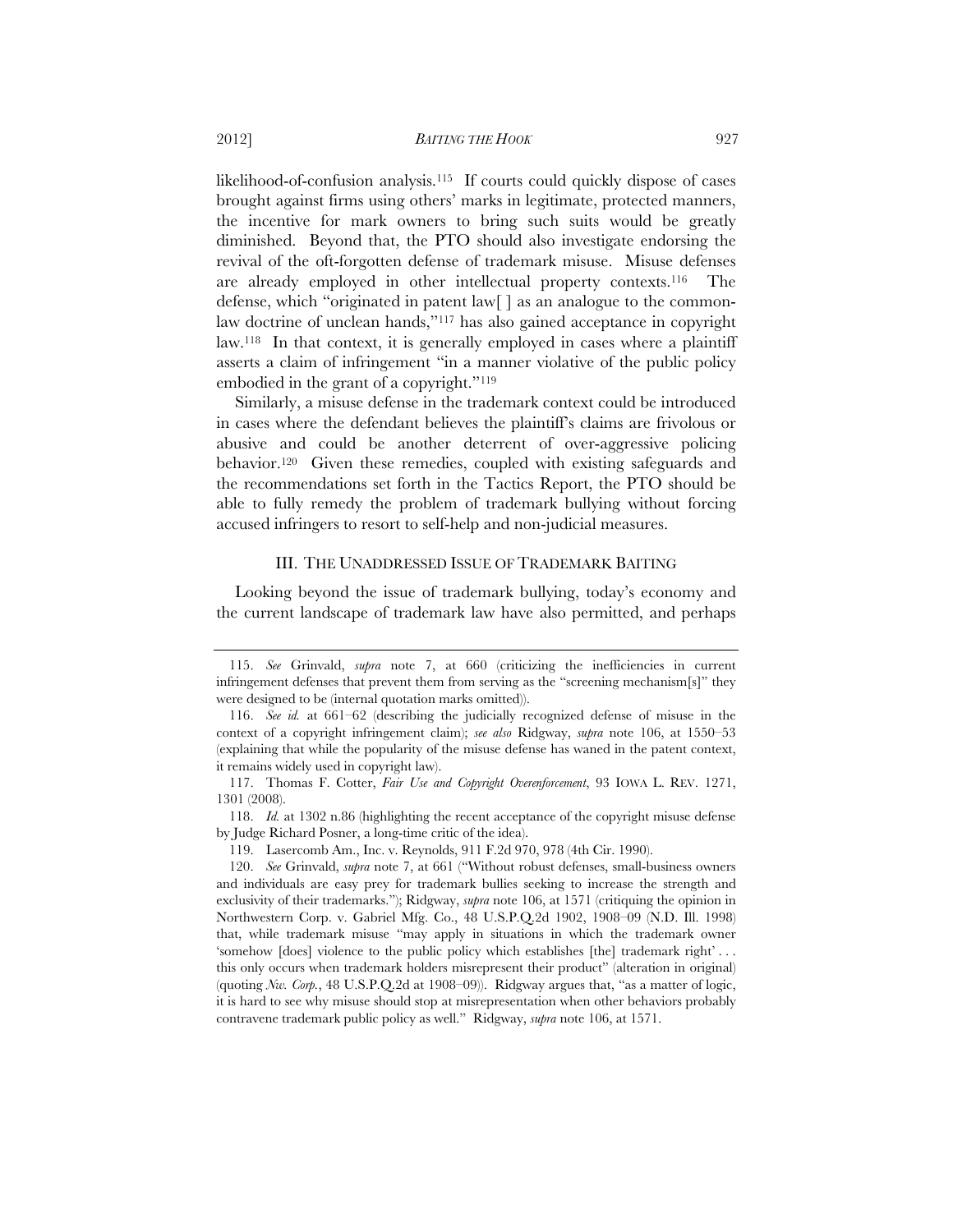encouraged, another type of trademark rights abuse—trademark baiting. In a time when budget-trimming is in vogue and firms must closely monitor all expenditures,121 fledgling businesses can save some of the marketing costs associated with building brand recognition by adopting names, logos, and slogans similar to those of well-known, established brands.<sup>122</sup> While this practice would normally be discouraged by anyone versed in the norms of trademark enforcement,123 the increased public exposure to, and disgust toward, the issue of trademark bullying $124$  has presented small businesses with the opportunity to accelerate the growth of their companies without concerning themselves with the infringement or dilution suit they will likely face as a result.

#### *A. Definition of Trademark Baiting*

Whereas trademark bullying occurs when established trademark-rights holders attempt to unfairly expand those rights through overly aggressive policing,125 trademark baiting occurs when relatively unknown firms attempt to gain recognition and exposure by adopting, and subsequently exploiting, marks similar to those of larger, renowned companies.126 The threat of this tactic has always been present in trademark law to some degree.127 However, due to business owners' increased use of

 <sup>121.</sup> *See, e.g.*, Lauren Tara LaCapra, *Morgan Stanley Beats Expectations with Cost Cuts*, REUTERS (Jan. 19, 2012, 5:06 PM), http://www.reuters.com/article/2012/01/19/usmorganstanley-idUSTRE80I0W920120119 (highlighting Morgan Stanley's budgettrimming measures but recognizing that the firm would like to cut some costs back even further).

 <sup>122.</sup> *See, e.g.*, Emily Maltby, *Name Choices Spark Lawsuits*, WALL ST. J., June 24, 2010, at B13 (telling the story of Jimmy Winkelmann, creator of The South Butt clothing line, which was accused of infringement by the North Face).

 <sup>123.</sup> *See, e.g.*, Baird, *supra* note 13 (stressing that business owners' counsel would generally discourage adopting a mark close to an already established, protected mark by asking them to "put the shoe on the other foot" and consider how they would feel if their mark were stolen (internal quotation marks omitted)).

 <sup>124.</sup> *See, e.g.*, 156 CONG. REC. 349 (2010) (statement of Sen. Patrick Leahy) (decrying corporations "abusing the substantial rights Congress has granted them in their intellectual property to the detriment of small businesses").

 <sup>125.</sup> *See* Grinvald, *supra* note 7, at 665–69 (explaining the concept of shaming in general and reasoning why it can be successful in the trademark context).

 <sup>126.</sup> For the purposes of this Comment, "trademark baiters" include only those firms that act in bad faith in adopting another's established, protected mark. While those firms too naïve to realize what they are doing should not necessarily be exonerated, it can be assumed that they would be more likely to relinquish the mark without contest once the mistake is brought to their attention.

 <sup>127.</sup> *See* Baird, *supra* note 13 (admitting that some business owners have always *considered* adopting infringing marks because of the potential perks of doing so).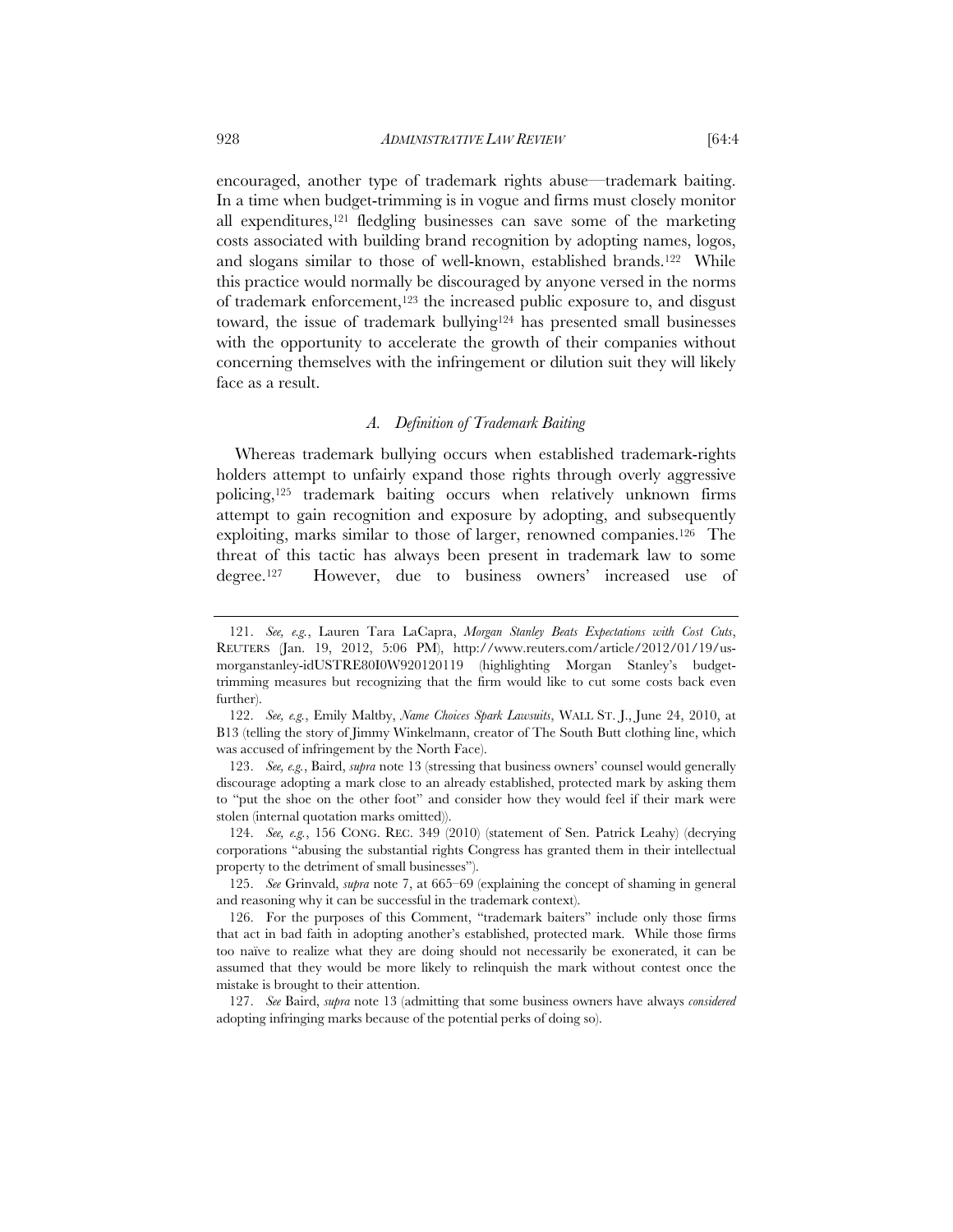nontraditional tactics to gain an edge over their competitors, and the changing landscape of trademark law, the ability of firms to achieve success in employing this tactic has reached an unprecedented level.<sup>128</sup>

In difficult economic times, small companies are more willing and more likely to look to new and creative means of improving exposure to, the reputation of, and demand for their products or services. At a time when more small businesses are closing their doors,<sup>129</sup> this resourcefulness may mean the difference between success and failure. In place of expensive traditional marketing channels, for instance, companies have instead begun relying more heavily on social and viral media to increase recognition of their brands and products.130 This practice gives firms their desired exposure without incurring the significant cost of traditional advertising.131

The difficulties presented by today's economy have also increased the public's distrust of large corporations.132 At a time when many Americans are struggling to make ends meet,<sup>133</sup> the news is riddled with stories of corporations experiencing record profits.134 As such, the public is quick to

 131. *See id.* at 16, 19 (highlighting that 88% of respondents indicated that social media marketing generated exposure for their businesses and that "a significant percentage of participants strongly agreed that overall marketing costs dropped when social media marketing was implemented").

 132. *See, e.g.*, *Poll: Occupiers Fare Better Than Wall St.*, CBSNEWS (Nov. 7, 2011, 9:46 AM), http://www.cbsnews.com/8301-201\_162-57319592/poll-occupiers-fare-better-than-wall-

st/ (reporting on the results of a national poll that indicated that, while support for Occupy Wall Street protesters was declining, it still remained higher than the 16% of those surveyed that held a favorable opinion of large corporations).

 <sup>128.</sup> *Id.* See Dun & Bradstreet, THE STATE OF SMALL BUSINESS POST GREAT RECESSION: AN ANALYSIS OF SMALL BUSINESS BETWEEN 2007 AND 2011 (May 2011), http://www.dnbgov.com/pdf/DNB\_SMB\_Report\_May2011.pdf (indicating that between 2007 and 2011 the rate of small businesses that failed in the United States increased by  $40\%$ ).

 <sup>130.</sup> *See* Michael A. Stelzner, *2011 Social Media Marketing Industry Report*, SOC. MEDIA EXAMINER, Apr. 2011, at 11 (reporting that 93% of interviewees acknowledged using social media to market their businesses), *available at* http://www.socialmediaexaminer.com/ SocialMediaMarketingReport2011.pdf.

 <sup>133.</sup> *See, e.g.*, *Many Above Poverty Line Struggle to Make Ends Meet*, REUTERS (Nov. 22, 2011, 2:21 PM), http://www.reuters.com/article/2011/11/22/us-poverty-struggle-idUSTRE 7AL25S20111122 ("Nearly half of all Americans lack economic security, meaning they live above the federal poverty threshold but still do not have enough money to cover housing, food, healthcare and other basic expenses, according to a survey of government and industry data.").

 <sup>134.</sup> *See, e.g.*, Maureen Farrell, *Bank of America Shares Spike on Earnings*, CNN MONEY (Jan. 19, 2012, 1:11 PM), http://money.cnn.com/2012/01/19/markets/bofa\_earnings/ind ex.htm?hpt=hp\_t3 (crediting the "gradually improving economy" for Bank of America exceeding investors' earnings expectations (internal quotation marks omitted)).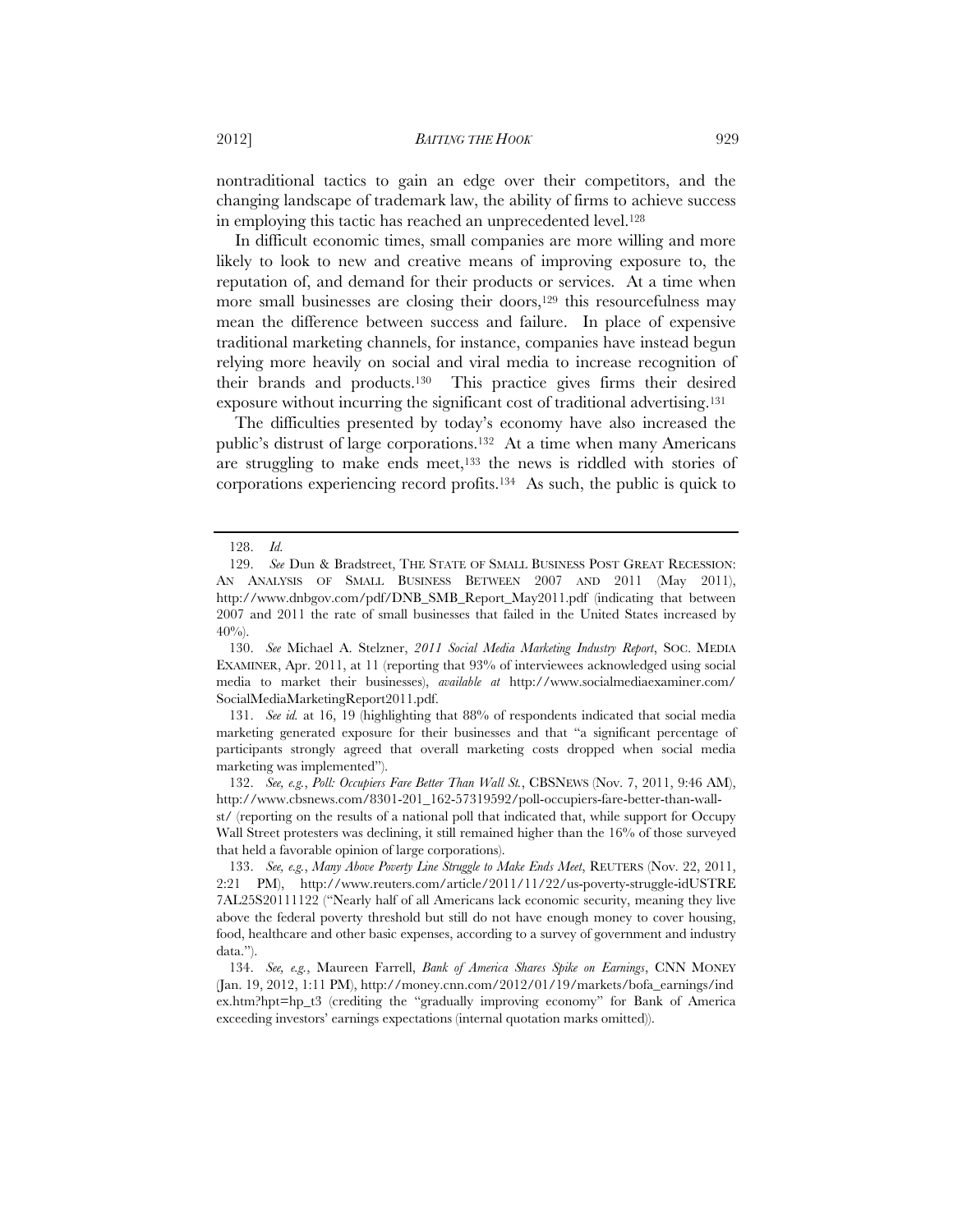jump to the aid of a small business when it perceives that the firm faces a threat from a Goliath corporation.135

Coupled with these realities, changes in trademark law have simultaneously made trademark baiting a more attractive option for ambitious businesses. First, trademarks have become more valuable to companies than ever before.136 Further, for famous marks, recent alleviations of the standard required to find trademark dilution have made it more enticing for mark owners to prevent even non-competing uses of identical or similar marks.<sup>137</sup> As such, to protect the value of these assets, mark owners are focused on policing and ensuring the exclusive use of their marks more than ever before.<sup>138</sup>

While this increase in policing may lead firms accused of infringement to claim that they are being bullied, it also heightens the likelihood of firms purposely adopting infringing or dilutive marks in order to bait the owner of the protected mark. Finally, with the inability of many small firms to gain access to competent legal assistance,139 as discussed above, the use of shaming has become an increasingly popular remedy for small firms looking to maintain their marks in the face of an infringement claim by a larger firm.140 All of these factors combined make the thought of baiting a large, powerful, well-known corporation into threatening trademark litigation an attractive proposition for firms looking to gain a new level of public exposure.

### *B. Current Preventative Measures and Remedies Regarding Baiting*

To complicate matters further, there are currently very few safeguards in place to prevent this baiting behavior. The most obvious deterrent would

 <sup>135.</sup> *See* Grinvald, *supra* note 7, at 676 ("[E]ntrepreneurship, as opposed to 'corporate America,' may be viewed as the morally correct approach to business, since the entrepreneur is in many cases simply seeking to make a self-sustaining wage for herself and her family."). Grinvald further argues that in disputes between small businesses and large corporations, small businesses are often given the benefit of the doubt because "small businesses are generally assumed to be honest and morally righteous" and are often known on a more personal level within the community to which they cater. *Id.* at 675.

 <sup>136.</sup> *See* Port, *supra* note 6, at 586 (mentioning the multi-billion dollar value of the Coca-Cola and Microsoft brand names).

 <sup>137.</sup> *See generally* Sandra L. Rierson, *The Myth and Reality of Dilution*, 11 DUKE L. & TECH. REV. 212 (2012) (differentiating the original intent of the trademark dilution cause of action from the reality of how it is utilized today).

 <sup>138.</sup> *See* Port, *supra* note 6, at 589 (describing firms' over-policing of protected marks).

 <sup>139.</sup> *See* Ridgway, *supra* note 106, at 1548 (indicating that cease-and-desist letters "tend to compel compliance from non-infringing [firms] because ready access to a lawyer is a barrier the internet has failed to eliminate").

 <sup>140.</sup> *See generally* Grinvald, *supra* note 7.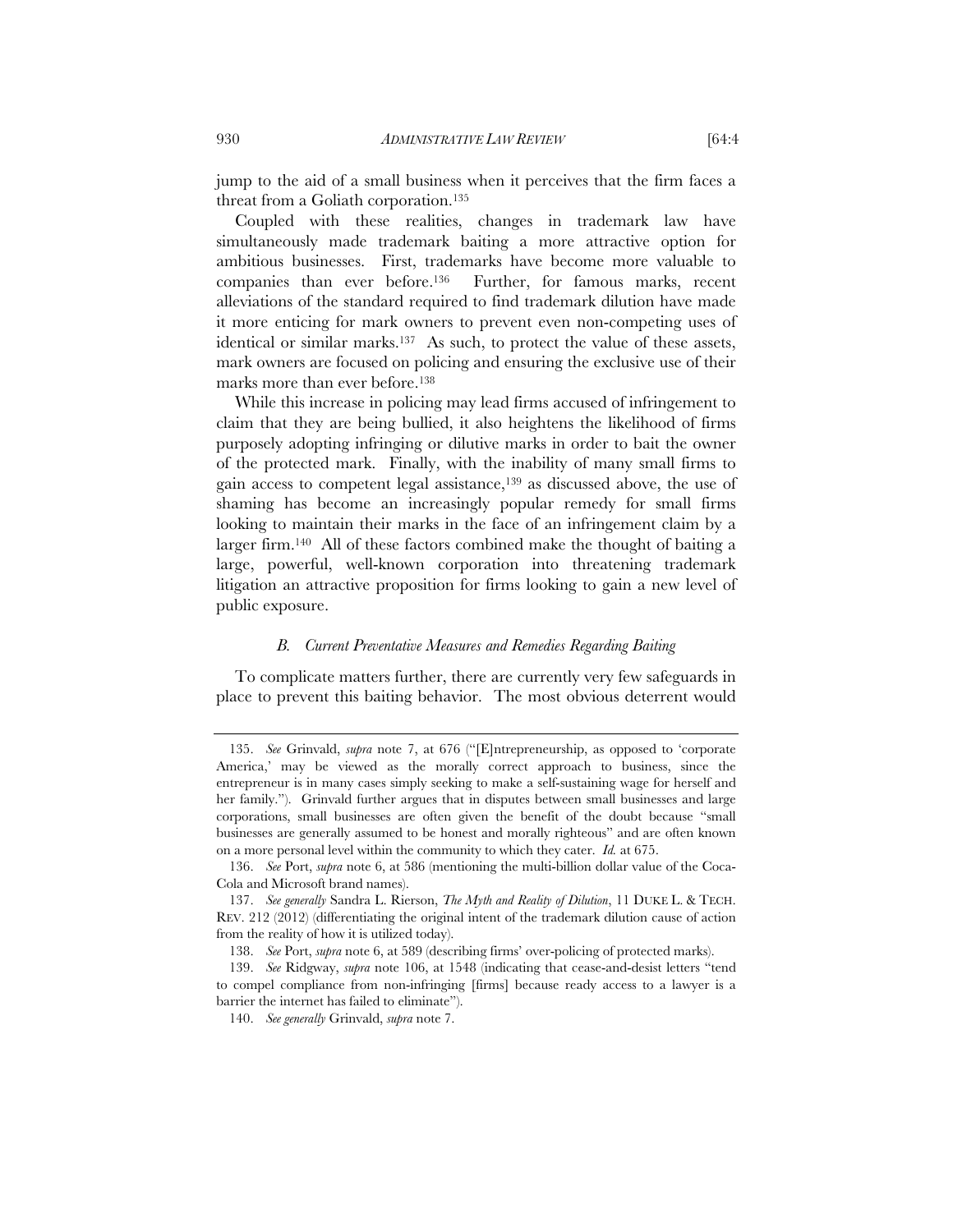#### 2012] *BAITING THE HOOK* 931

be the threat of litigation that companies would face for engaging in such behavior and the unsustainable expenses that would likely accompany fighting those charges.141 Further, upon losing the case in court or entering into a settlement agreement, the company would need to develop a plan to maintain its clientele and reputation while likely starting over with a new name, logo, and insignia and carrying with it the stigma of being labeled an infringer. This too would come with sizeable expenses.142

While the threat of these complications and expenses should generally be sufficient to prevent baiting from being a serious consideration, the Lanham Act has an additional safeguard in place to further prevent both frivolous infringement claims and frivolous defenses of clear infractions. Section 35(a) of the Act permits a court to award attorney's fees to the prevailing party in "exceptional cases."143 While the definition of what constitutes an exceptional case is a topic of debate,<sup>144</sup> the sheer amount of fees accrued in a typical trademark case145 should be a sufficient deterrent for companies even considering instigating such litigation.146

# *C. Ineffectiveness of Current Measures*

Despite the severe ramifications of the existing safeguards, they are ultimately insufficient to fully prevent baiting behavior in today's market. The main reason for this is that most of these remedies are available only when cases proceed to and through litigation. As discussed above, few trademark cases drag out this far.147 Rather than be faced with the

 <sup>141.</sup> *See* Hoti et al., *supra* note 94, at 715 (computing the cost of the average trademark litigation case at \$600,000).

 <sup>142.</sup> *See* Saleh Abdulaziz Alshebil, Consumer Perceptions of Rebranding: The Case of Logo Changes 2 (Aug. 2007) (unpublished Ph.D. dissertation, University of Texas at Arlington), *available at* http://dspace.uta.edu/bitstream/handle/10106/572/umi-uta-1769.pdf (discussing the various costs that a company must absorb when rebranding itself and providing the example of Esso, which spent more than \$200 million when it changed its name to Exxon); *see also id.* at 35–37 (depicting the high degree of skepticism consumers often exhibit when faced with a company that has changed its branding).

 <sup>143. 15</sup> U.S.C. § 1117(a) (2006).

 <sup>144.</sup> *See generally* Richard J. Leighton, *Awarding Attorneys' Fees in "Exceptional" Lanham Act Cases: A "Jumble" of "Murky" Law*, 102 TRADEMARK REP. 849 (2012) (highlighting the lack of legislative history surrounding the enactment of  $\S 35(a)$  and the resulting incongruity of case law on the subject); Christopher P. Bussert, *Interpreting the "Exceptional Cases" Provision of Section 1117(a) of the Lanham Act: When an Award of Attorney's Fees Is Appropriate*, 92 TRADEMARK REP. 1118 (2002) (discussing the various interpretations of the "exceptional cases" standard).

 <sup>145.</sup> *See supra* note 51 and accompanying text.

 <sup>146.</sup> The TTAB also has the ability to impose sanctions on attorneys it believes are abusing its process. *See* 37 C.F.R. § 11.20 (2011).

 <sup>147.</sup> *See supra* note 55 and accompanying text.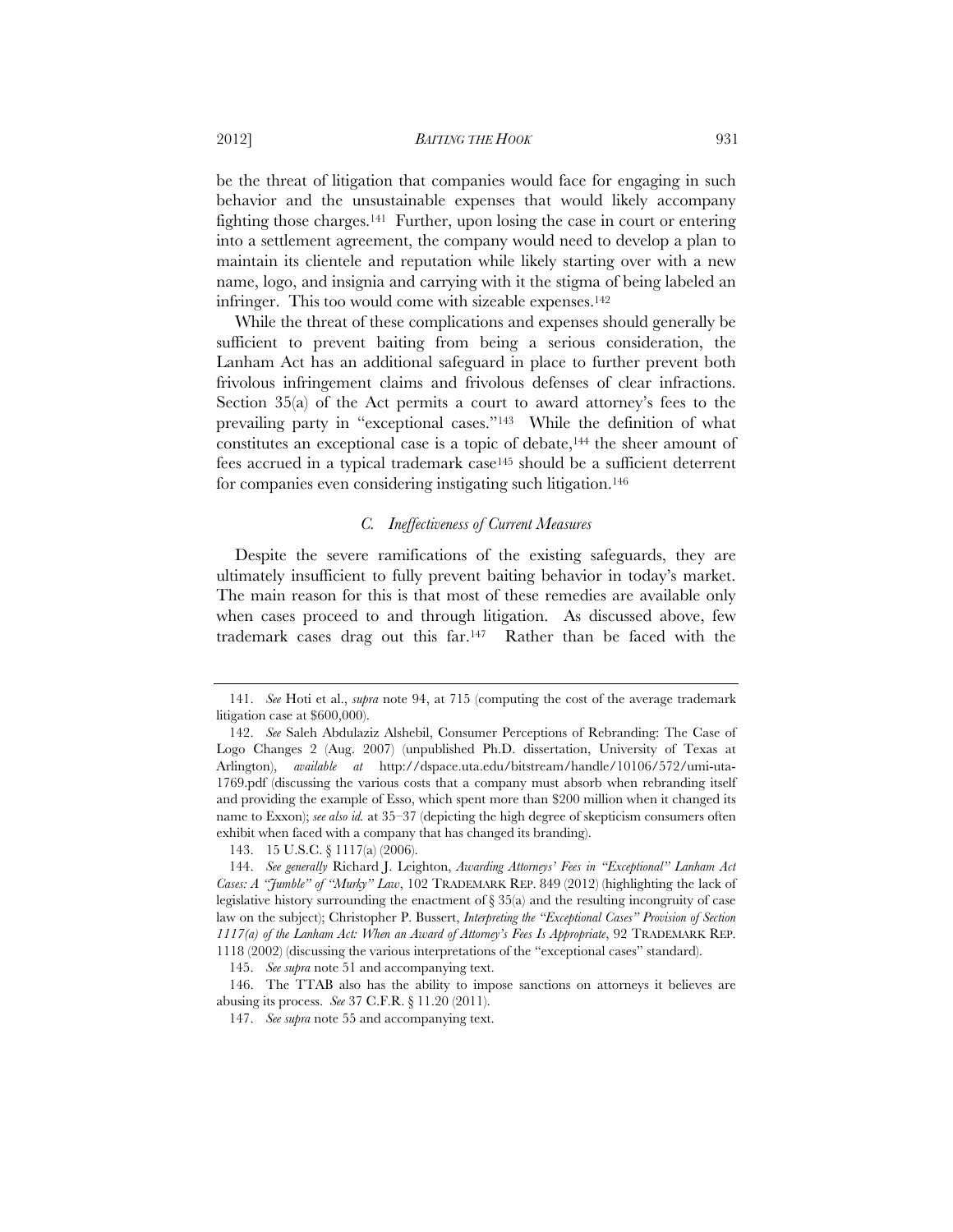932 *ADMINISTRATIVE LAW REVIEW* [64:4

imposition of attorney's fees, for example, a firm can simply concede before trial and enter into a settlement agreement with its opponent.148 Because they are only imposed at or after trial, and because firms are aware of this before deciding on a course of action, many of these remedies do not pose significant risks to those firms considering engaging in baiting behavior.

Along the same lines, the availability of pre-litigation settlements may make the idea of baiting even more enticing. Most settlement agreements in the trademark context are kept confidential.149 This means that a baiter can adopt the infringing mark, gain the consumer exposure that comes with it, potentially attempt to shame the accusing firm (gaining even further exposure), and then, rather than face the consequences of infringing, simply settle with its accuser.<sup>150</sup> In this scenario, the baiting firm is not only never held fully accountable for its actions, but, due to the confidentiality of the agreement, is free to spin the switch to a new mark in whichever way is most beneficial to it.

Finally, because of the immediate, largely irreversible nature of shaming via social media, baiters can quickly151 and severely damage the reputation of the baited firm before that firm even has an opportunity to defend itself. A simple post on Facebook, Twitter, YouTube, or even the company's own website can spread virally in a matter of minutes.152 The viral effect of this technique can be further bolstered by the public's general trust in the morality of small companies and its skepticism toward the actions of large corporations.153

 <sup>148.</sup> *See* Grinvald, *supra* note 7, at 646–48 (depicting how easily small business owners can be coerced into settling due to the economic threat of prolonging the dispute).

 <sup>149.</sup> *See supra* note 40 and accompanying text.

 <sup>150.</sup> *See* Christopher R. Drahozal & Laura J. Hines, *Secret Settlement Restrictions and Unintended Consequences*, 54 U. KAN. L. REV. 1457, 1458–59 (2006) (positing that in many cases "[t]he defendant has an incentive to settle secretly because it does not want information about the dispute to be publicized").

 <sup>151.</sup> A recent study indicated that more than half of all American adults who use the Internet use Facebook every month. *See Facebook Reaches Majority of U.S. Web Users*, EMARKETER (Feb. 24, 2011), *available at* http://www.emarketer.com/  $(S(\text{rt15q0euzflupcbj2u1lkpnp})/Article.aspx?R=1008247 (mentioned that 16.4 million$ American adults used Twitter on a monthly basis in 2010, as well). Usage of both social media sites was expected to expand in the proceeding years. *Id.*

 <sup>152.</sup> *See, e.g.*, Adam Nason, *Timeline: Rock Art vs. Monster Energy*, BEERPULSE (Oct. 15, 2009, 3:17 PM), http://beerpulse.com/2009/10/timeline-rock-art-vs-monster-energy/ (describing the efforts of Rock Art Brewery to fend off a bullying attack from the makers of Monster energy drinks, including the success of a YouTube video posted by Rock Art's owner to state his case).

 <sup>153.</sup> *See supra* notes 132, 135, and accompanying text.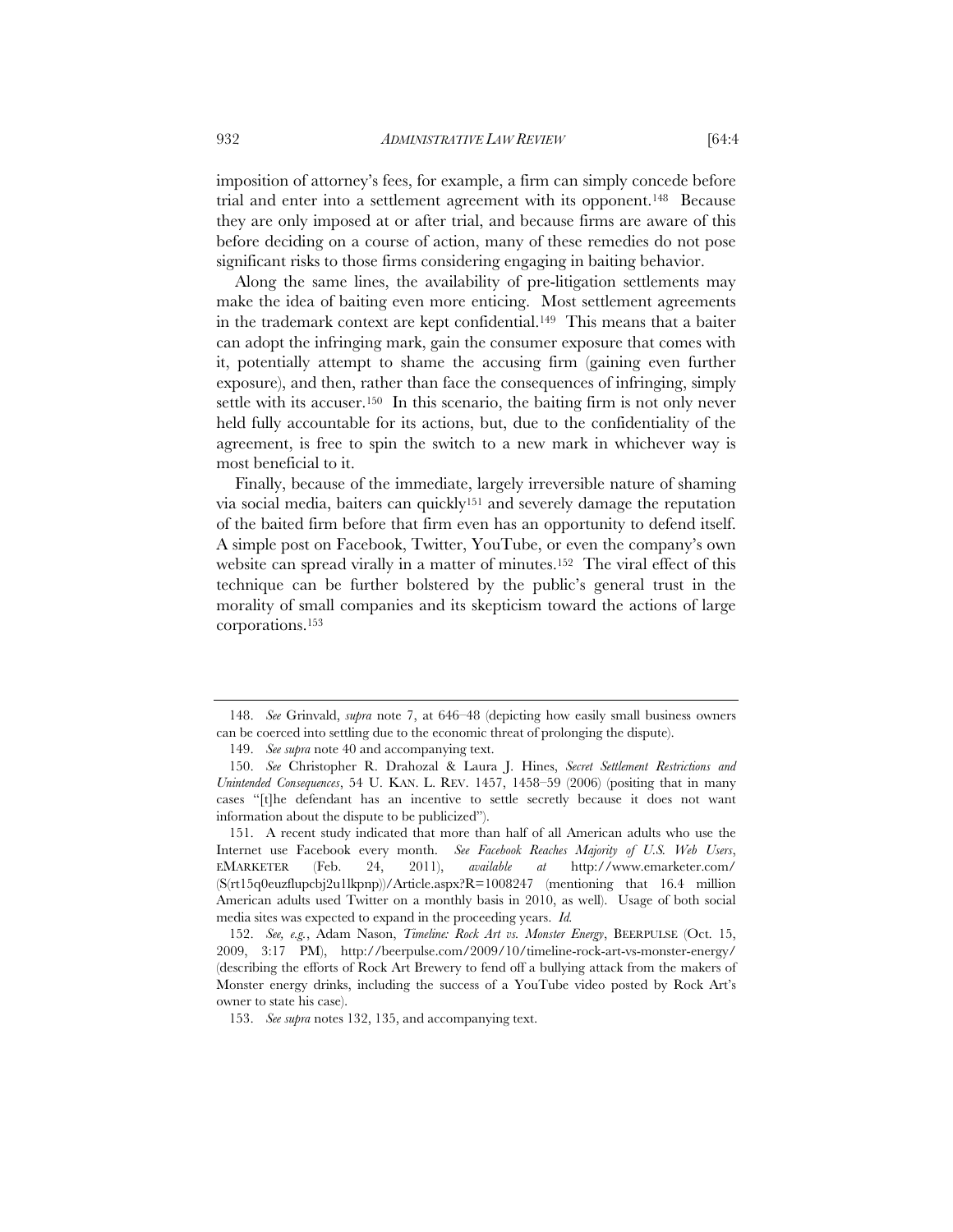# *D. The Potential for the PTO Bullying Recommendations to Exacerbate the Prevalence of Trademark Baiting*

As mentioned above, the PTO, in researching the issue of trademark bullying, did not address trademark baiting or even request comments on the subject. However, the additional safeguards proposed by the PTO to curb trademark bullying not only do little to deter firms from baiting, but they also may unintentionally make the activity even more attractive. If the PTO, as it proposed, is able to recruit more attorneys to take on infringement cases on a pro bono basis, for example,154 firms may feel better protected against the threat of expensive litigation. If the firm knows it has free or low-cost legal assistance waiting in the wings should it find itself faced with an infringement or dilution suit, it may find the idea of baiting more alluring than if it would have to foot the bill for such litigation on its own.

The increased efforts to inform small business owners about the trademark process and the rights of mark owners155 could similarly spur more firms to develop the idea of engaging in trademark baiting. "Creative" small business owners may begin to more frequently view this as an easily employable tactic to build their businesses once they are educated in the trademark process in general and specifically in the prevalence and acceptance of shaming trademark bullies.156

#### *E. Recommendations to Eliminate Trademark Baiting*

While the current safeguards against unfair trademark tactics and the recommendations proposed by the PTO to curb trademark bullying are insufficient to fully deter firms from engaging in trademark baiting, the PTO can take additional steps that should be sufficient to make baiting an unattractive enough option so as to prevent firms from seriously considering it. These recommendations should provide victims of baiting with the security of knowing that they can maintain the reputation and goodwill of their marks without being faced with undue financial burdens or unwarranted public relations nightmares.157

 <sup>154.</sup> *See* TACTICS REPORT*, supra* note 17, at 26–27.

 <sup>155.</sup> *See id.* at 28.

 <sup>156.</sup> *Contra* Grinvald, *supra* note 7, at 680–81, 687–88 (acknowledging the possibility that some firms could engage in "overzealous . . . shaming efforts" but dismissing the significance of the issue, arguing that judicial reprimands for such behavior, coupled with self-regulation by firms, should be sufficient to prevent firms from engaging in these tactics).

 <sup>157.</sup> *See Brand Rehab: How Companies Can Restore a Tarnished Image*, KNOWLEDGE@WHARTON (Sept. 21, 2005) http://knowledge.wharton.upenn.edu/ article.cfm?articleid=1279 (outlining the difficulties companies face in restoring their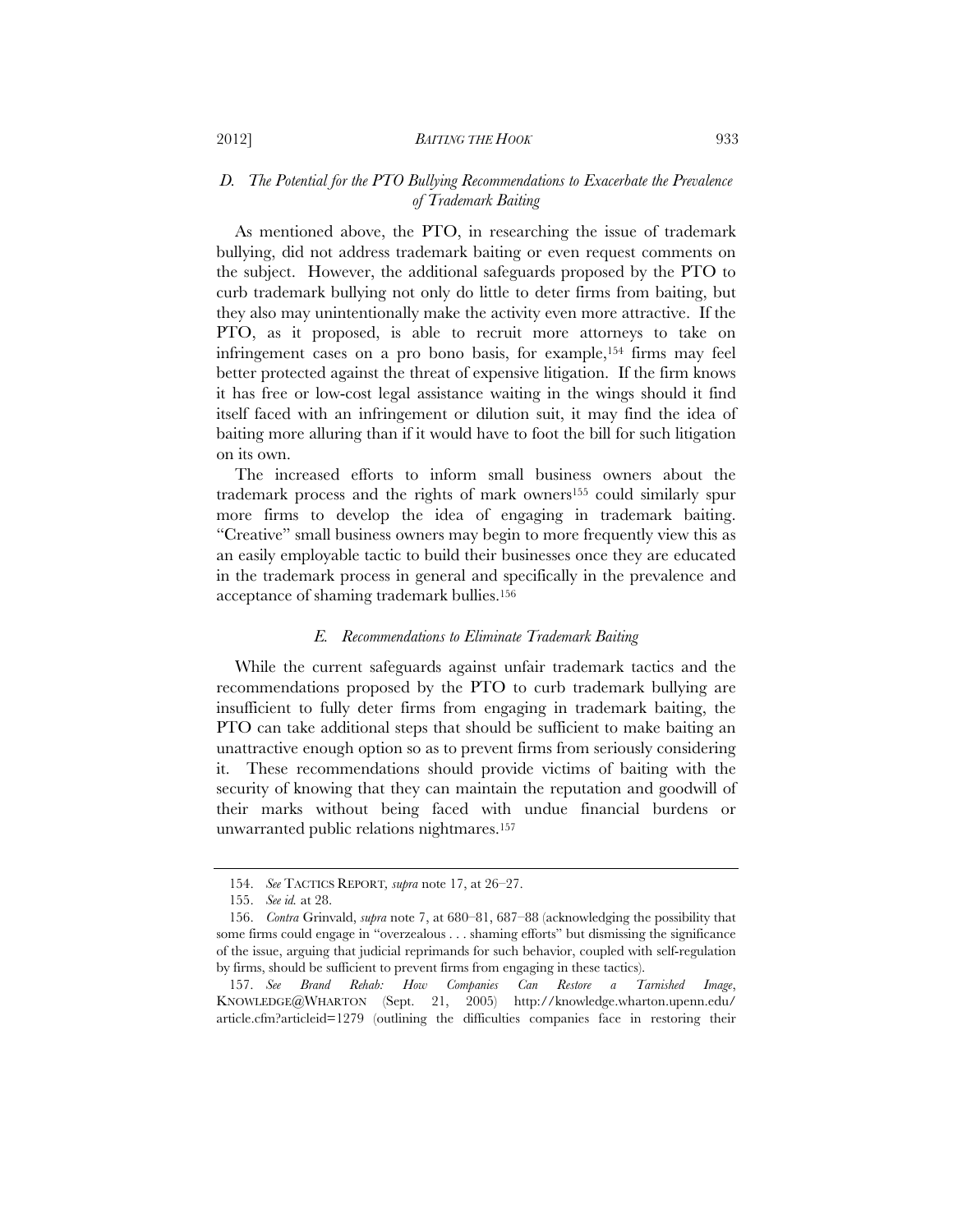First, the PTO could encourage the courts to expand the scope of preliminary injunctions issued against the infringing firm, not only preventing that firm from continuing its use of the mark in question but also preventing it from engaging in any conduct that would threaten the reputation of the infringed firm or the value of its brand or trademarks. The application for these injunctions could be filed contemporaneously with sending a cease-and-desist letter to the infringer and could ensure that the infringement will be addressed before the infringing firm can engage in a shaming campaign. While the legal backing that an injunction would provide the corporation may enhance its ability to prevail in infringement disputes, the high burden required to permit the issuance of such an injunction158 would prevent corporations from using this safeguard recklessly as a means of even more effective trademark bullying.

Second, the PTO could recommend legislation that would allow for the award of damages resulting from shaming conduct's detrimental effect on the infringed firm's brand and reputation. Like damages for a defamation claim,159 this remedy could be employed to repair the loss of goodwill and brand value caused by an infringing firm's conduct. This remedy would be most useful if it could be employed even in cases where the dispute never reaches the trial stage. While the availability of confidential settlements generally lessens the ramifications of infringing conduct and shaming, the potential for an award of damages should force firms to seriously reconsider engaging in such conduct.

Finally, the PTO could recommend that courts mandate a public apology or admission of baiting from firms found to have engaged in such conduct.160 This approach has been proposed and employed as an equitable remedy in other areas of the law.161 In the context of a

reputations after a scandal or other event that diminishes the public's opinion of the firm).

 <sup>158.</sup> *See* Winter v. Natural Res. Def. Council, Inc., 555 U.S. 7, 20 (2008) ("A plaintiff seeking a preliminary injunction must establish that he is likely to succeed on the merits, that he is likely to suffer irreparable harm in the absence of preliminary relief, that the balance of equities tips in his favor, and that an injunction is in the public interest.").

 <sup>159.</sup> *See* Gertz v. Robert Welch, Inc., 418 U.S. 323, 349–50 (1974) (outlining the requirement of actual injury for an award of compensatory damages and limiting the award of punitive damages in defamation cases).

 <sup>160.</sup> For TTAB proceedings, this could potentially be considered a "[c]ondition[] imposed with discipline" under 37 C.F.R. § 11.20(b) (2012). Something more would be necessary for it to apply in court. Another alternative would be to refuse to allow the settlement to be kept confidential. *See* Drahozal & Hines, *supra* note 150, at 1458 (explaining that some courts already refuse to keep settlements under seal and that some states refuse to allow confidential settlements, concluding that such secret agreements are "against public policy and unenforceable").

 <sup>161.</sup> *See, e.g.*, Kit Chellel, *Apple Must Publish Notice Samsung Didn't Copy iPad in U.K.*,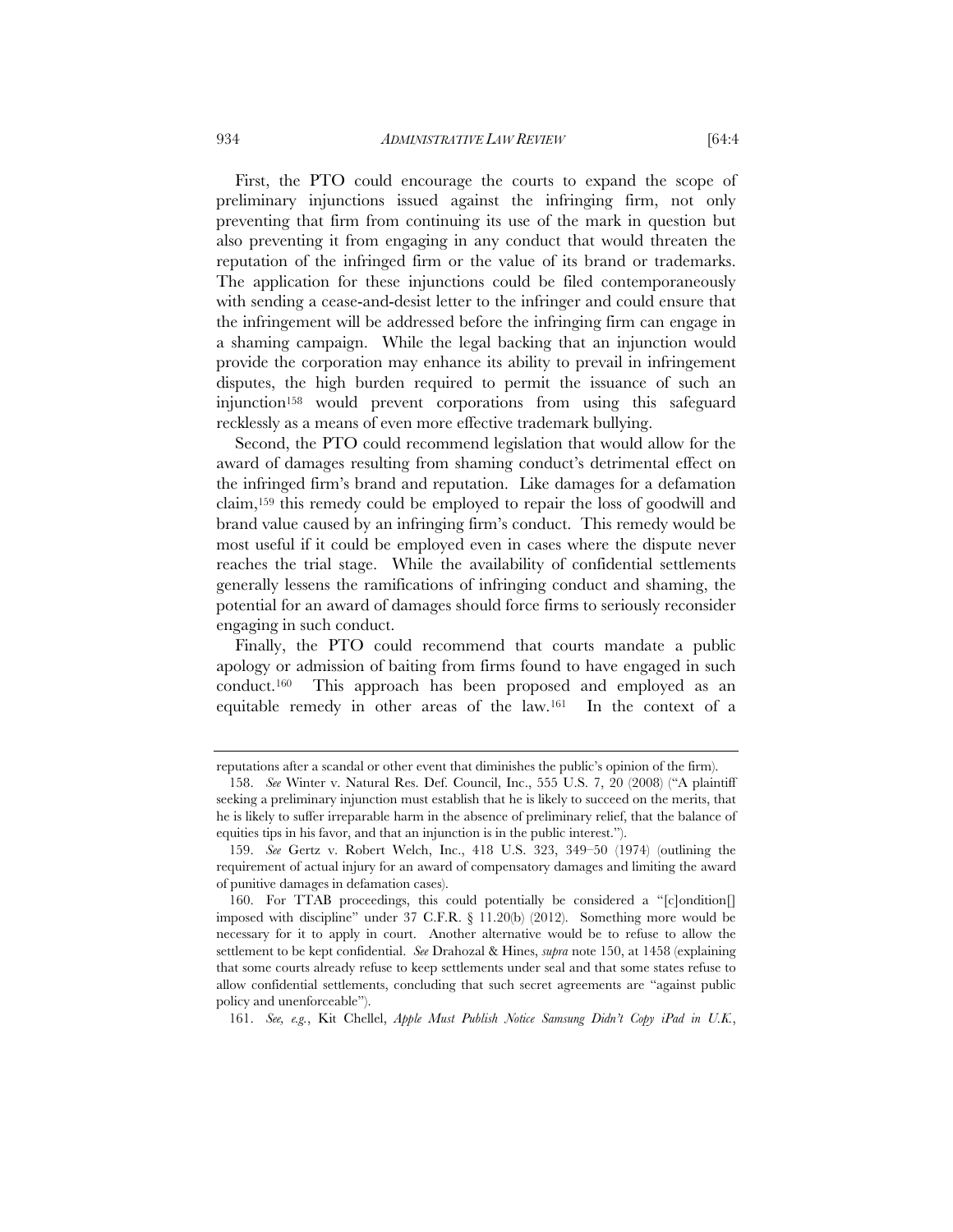2012] *BAITING THE HOOK* 935

defamation suit, for example, the award of damages may be limited to only the amount of actual injury incurred by the defamed party in cases where the liable party issues a timely retraction and apology.162 While this falls short of a court-imposed mandate, by removing the possibility of punitive and other damages, the courts incentivize defaming parties to issue a retraction in a way that few would be able to resist.

In the trademark-baiting context, since the main benefit of engaging in such behavior is the inexpensive brand exposure, forcing a baiter to issue a public admission of guilt and an apology when it has acted in bad faith would likely undo any advantage the firm gained at the infringed firm's expense. Because this remedy may result in insurmountable, irreversible damage to the firm's brand, it should only be employed in extreme cases of clear and egregious malfeasance. However, even if rarely imposed, the presence of this remedy as a looming threat alone should make the idea of engaging in trademark baiting a sufficiently unattractive option so as to prevent firms from even considering it.

# **CONCLUSION**

The current landscape of trademark law is open to numerous types of abusive behavior. While large firms seeking to eliminate or prevent the entry of competition may engage in overly aggressive policing of their established, valuable, and potentially famous trademarks, small, fledgling firms may specifically target those same marks and use them to gain a level of instant consumer exposure that no new, unique mark would permit. The advocacy of simple, inexpensive, and effective self-help remedies, such as shaming, by leaders in the trademark field, as well as the burdensome costs of litigation, makes the terrain even more volatile. While ambitious small businesses should never be bullied into relinquishing legitimate trademarks, neither should they have the option of building their businesses at the expense of an established firm.

BLOOMBERG (July 19, 2012, 5:29 AM), http://www.bloomberg.com/news/2012-07- 18/apple-must-publish-notice-samsung-didn-t-copy-ipad-judge-says.html (reporting on a British court ruling in a patent dispute in which the court required Apple to post a disclaimer on its U.K. website and in local newspapers affirming that Samsung did not infringe on Apple's design patents for its iPad tablet computer). *See generally* Brent T. White, *Say You're Sorry: Court-Ordered Apologies as a Civil Rights Remedy*, 91 CORNELL L. REV. 1261 (2006) (describing the power of apology as an equitable remedy in civil suits and specifically advocating for the use of such court-imposed apologies by government actors found liable for civil rights violations).

 <sup>162.</sup> *See* John C. Martin, Comment, *The Role of Retraction in Defamation Suits*, 1993 U. CHI. LEGAL F. 293, 296–97 (reciting the history of common law and statutory limits on damages in defamation suits where the liable party has issued a timely retraction).